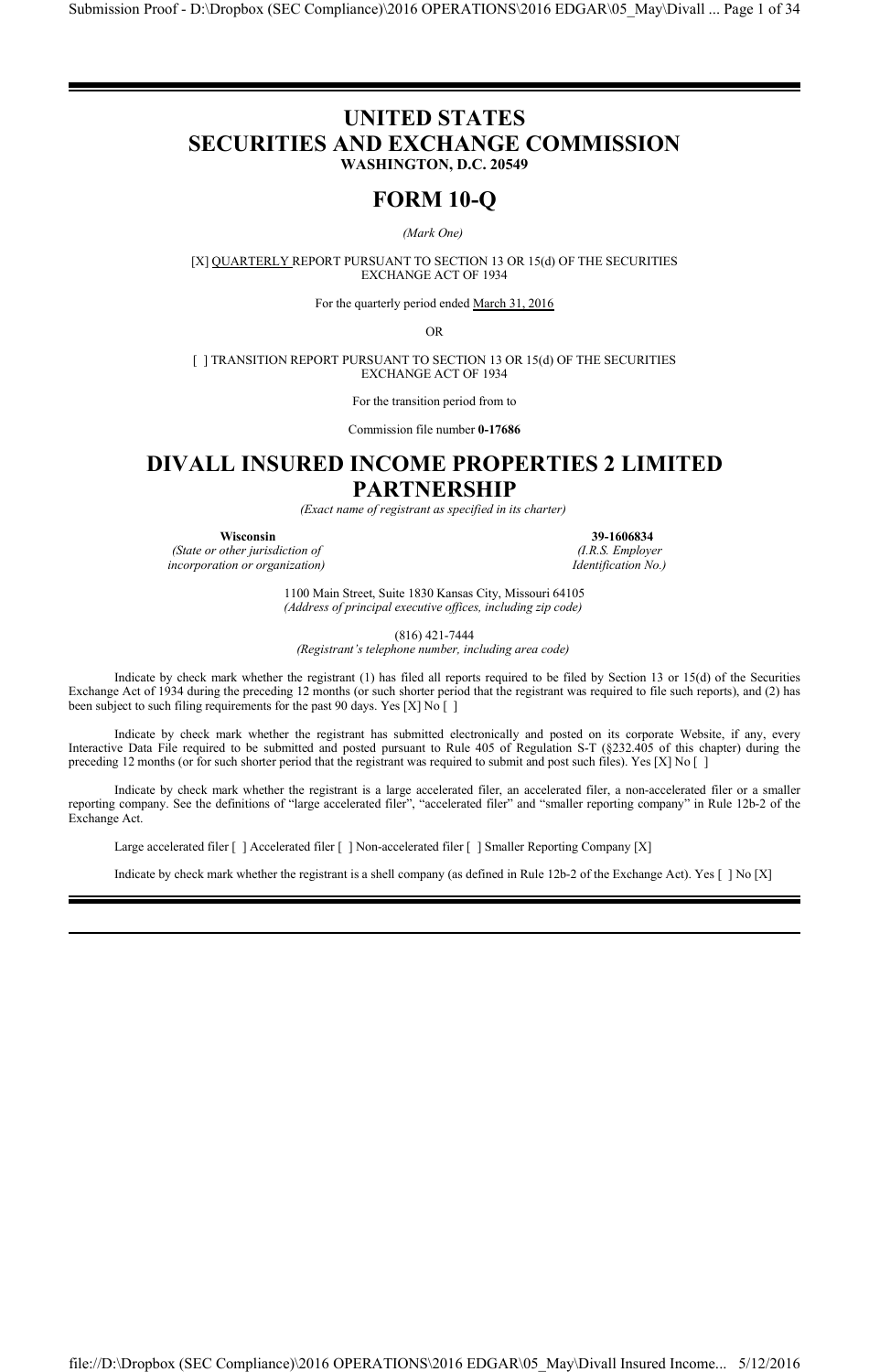## TABLE OF CONTENTS

#### DIVALL INSURED INCOME PROPERTIES 2 LIMITED PARTNERSHIP FORM 10-Q FOR THE PERIOD ENDED MARCH 31, 2016

|                                                                                               | Page                    |
|-----------------------------------------------------------------------------------------------|-------------------------|
| <b>PART I. Financial Information</b>                                                          |                         |
| Item 1. Financial Statements                                                                  | $\overline{\mathbf{3}}$ |
| Item 2. Management's Discussion and Analysis of Financial Condition and Results of Operations | 16                      |
| Item 3. Quantitative and Qualitative Disclosure About Market Risk                             | 21                      |
| Item 4. Controls and Procedures                                                               | 21                      |
| <b>PART II. Other Information</b>                                                             |                         |
|                                                                                               |                         |
| Item 1. Legal Proceedings                                                                     | 22                      |
| Item 1A. Risk Factors                                                                         | 22                      |
| Item 2. Unregistered Sale of Equity Securities and Use of Proceeds                            | 22                      |
| Item 3. Defaults Upon Senior Securities                                                       | 22                      |
| Item 4. Mine Safety Disclosures                                                               | 22                      |
| Item 5. Other Information                                                                     | 22                      |
| Item 6. Exhibits                                                                              | 22                      |
| <b>Signatures</b>                                                                             | 24                      |
| $\overline{2}$                                                                                |                         |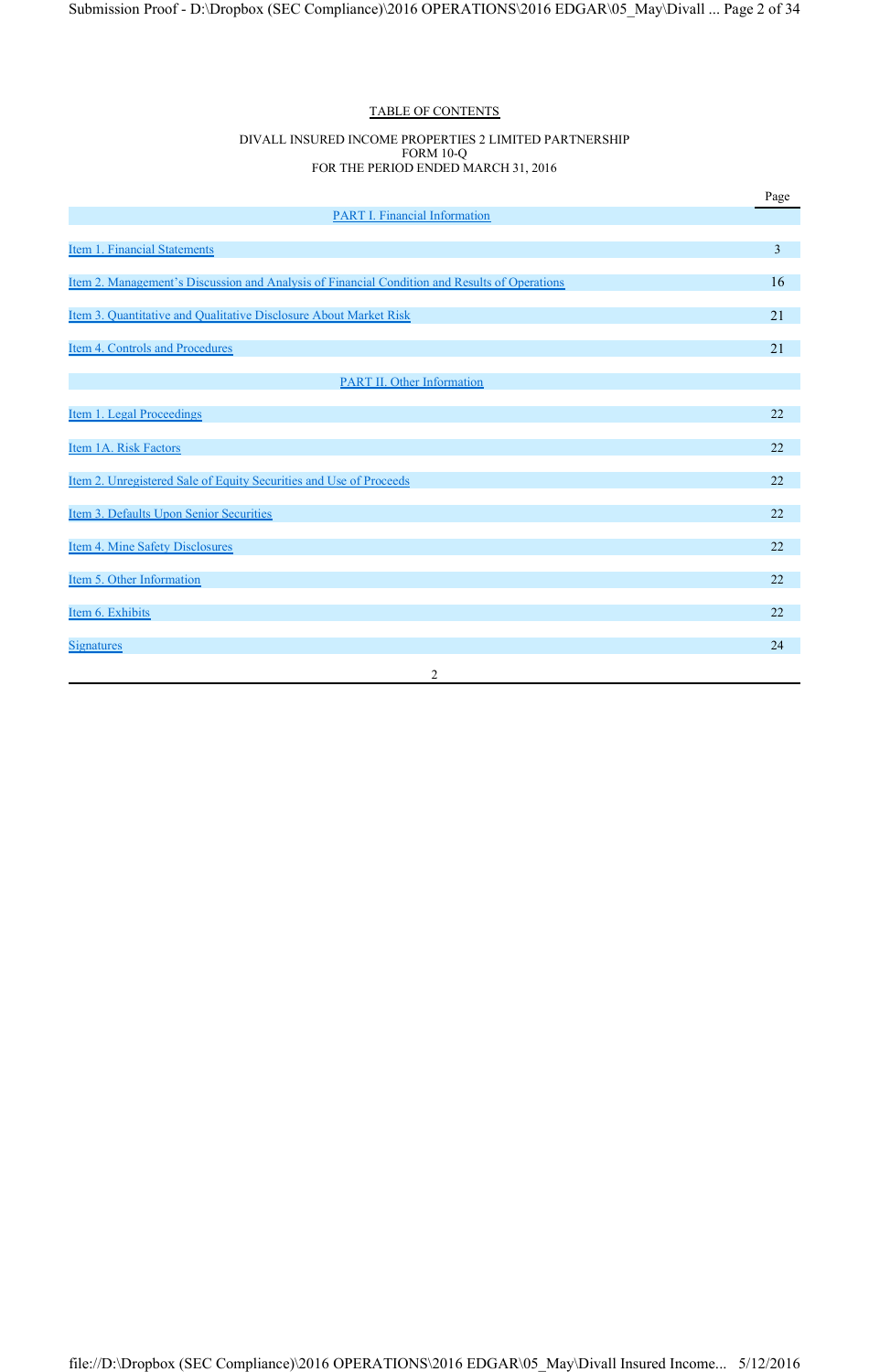#### **PART I - FINANCIAL INFORMATION**

#### **Item 1. Financial Statements**

#### **DIVALL INSURED INCOME PROPERTIES 2 LIMITED PARTNERSHIP**

## **CONDENSED BALANCE SHEETS**

#### **March 31, 2016 and December 31, 2015 (unaudited)**

# **ASSETS**

## March 31, 2016 December 31, 2015 INVESTMENT PROPERTIES: **(Note 3)** Land 5 2,794,122 5 2,794,122 Buildings 4,468,642 4,468,642 Accumulated depreciation (3,802,913) (3,802,913) Net investment properties  $\frac{1}{2}$  3,426,012  $\frac{1}{2}$  3,459,851 OTHER ASSETS: Cash \$ 786,322 \$ 246,791 Cash held in Indemnification Trust (Note 9) 453,687 453,171<br>Property tax cash escrow 6,706 453,171 Property tax cash escrow 6,706 3,931<br>Security deposits escrow 6,706 3,931 Security deposits escrow 70,749 70,617<br>
Rents and other receivables 60 70,749 70,617 Rents and other receivables and other receivables and other receivables before the stress of the stress of the stress of the stress of the stress of the stress of the stress of the stress of the stress of the stress of the Deferred tenant award proceeds escrow 123,098 126,523<br>Prepaid insurance 126,523 126,523 126,523 126,523 126,523 126,523 126,523 126,523 126,523 126,523 126,523 126,523 Prepaid insurance 3,419 4,885<br>Deferred charges, net 126,249 133,014 Deferred charges, net 126,249<br>Note receivable (Note 10) 134,249 Note receivable **(Note 10)** 41,942 57,157<br>Total other assets 5 1.645.378 Total other assets  $\frac{\$}{1,612,172}$   $\frac{\$}{1,645,378}$ Total assets  $\frac{1}{3}$  5,038,184  $\frac{1}{3}$  5,038,184  $\frac{1}{3}$  5,105,229

The accompanying notes are an integral part of these unaudited condensed financial statements.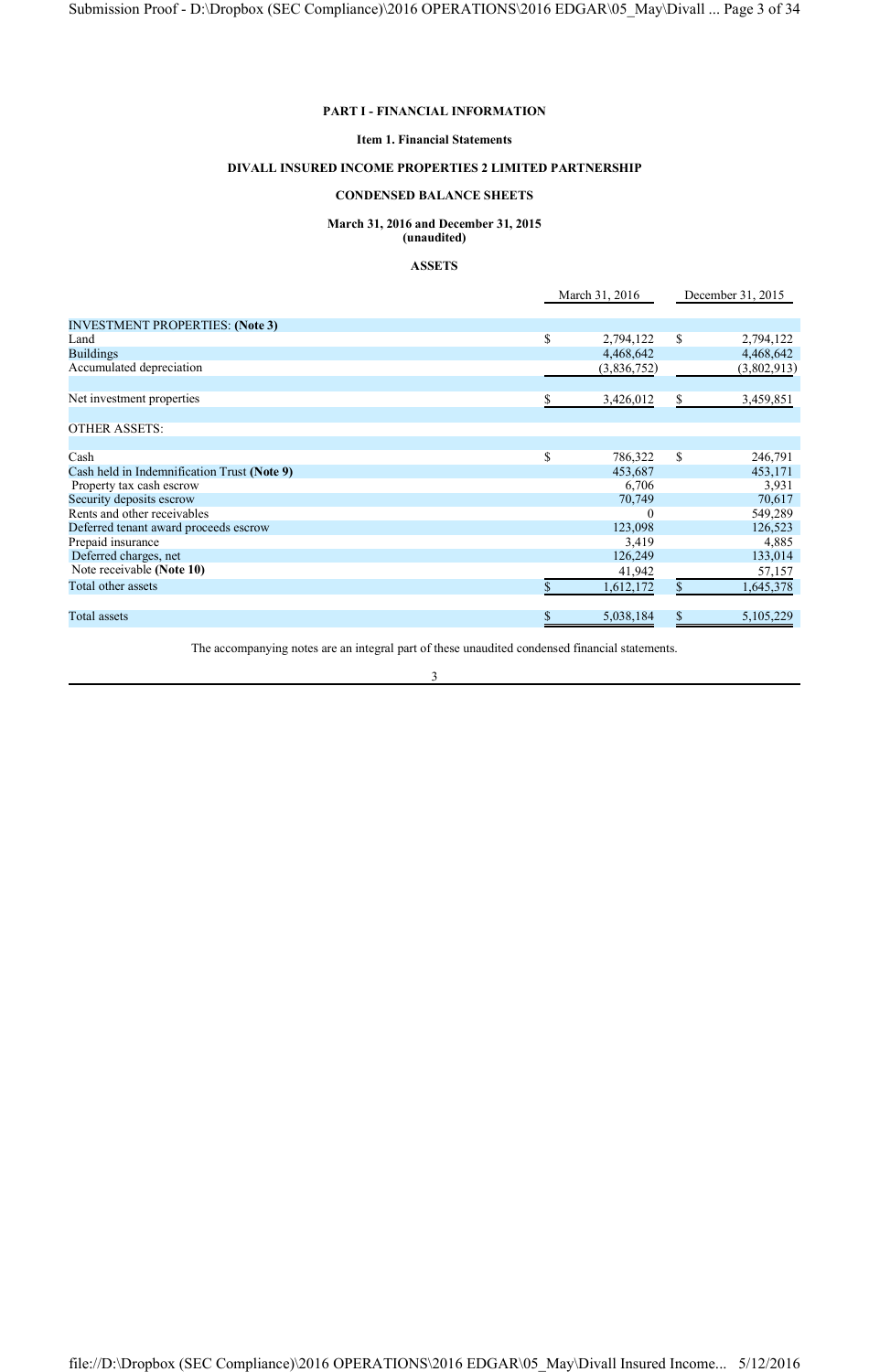## **CONDENSED BALANCE SHEETS**

#### **March 31, 2016 and December 31, 2015 (unaudited)**

#### **LIABILITIES AND PARTNERS' CAPITAL**

|                                                                                              |                    | March 31, 2016 |               | December 31, 2015 |
|----------------------------------------------------------------------------------------------|--------------------|----------------|---------------|-------------------|
| <b>CURRENT LIABILITIES:</b>                                                                  |                    |                |               |                   |
| Accounts payable and accrued expenses                                                        | \$                 | 39,100         | \$            | 13,353            |
| Property tax payable                                                                         |                    | 5,781          |               | 3,006             |
| Due to General Partner (Note 6)                                                              |                    | 1,536          |               | 1,416             |
| Deferred rent                                                                                |                    | 122,537        |               | 128,024           |
| Security deposits                                                                            |                    | 70,440         |               | 70,440            |
| Unearned rental income                                                                       |                    | 5,000          |               | 5,000             |
| Total current liabilities                                                                    | \$                 | 244,394        | \$            | 221,239           |
| PARTNERS' CAPITAL: (Notes 1 and 4)                                                           |                    |                |               |                   |
| General Partner -                                                                            |                    |                |               |                   |
| Cumulative net income (retained earnings)                                                    | $\mathbf{\hat{S}}$ | 351,227        | $\mathcal{S}$ | 350,928           |
| Cumulative cash distributions                                                                |                    | (145, 812)     |               | (145, 692)        |
|                                                                                              | \$                 | 205,415        | \$            | 205,236           |
| Limited Partners (46,280.3 interests outstanding at March 31, 2016 and December 31,<br>2015) |                    |                |               |                   |
| Capital contributions                                                                        | \$                 | 46,280,300     | \$            | 46,280,300        |
| <b>Offering Costs</b>                                                                        |                    | (6,921,832)    |               | (6,921,832)       |
| Cumulative net income (retained earnings)                                                    |                    | 41,137,404     |               | 41, 107, 783      |
| Cumulative cash distributions                                                                |                    | (75,067,268)   |               | (74, 947, 268)    |
|                                                                                              | S                  | 5,428,604      | \$            | 5,518,983         |
| Former General Partner -                                                                     |                    |                |               |                   |
| Cumulative net income (retained earnings)                                                    | \$                 | 707,513        | \$            | 707,513           |
| Cumulative cash distributions                                                                |                    | (1, 547, 742)  |               | (1, 547, 742)     |
|                                                                                              | \$                 | (840, 229)     | \$            | (840, 229)        |
| Total partners' capital                                                                      | \$                 | 4,793,790      | \$            | 4,883,990         |
| Total liabilities and partners' capital                                                      | \$                 | 5,038,184      | \$            | 5,105,229         |
|                                                                                              |                    |                |               |                   |

The accompanying notes are an integral part of these unaudited condensed financial statements.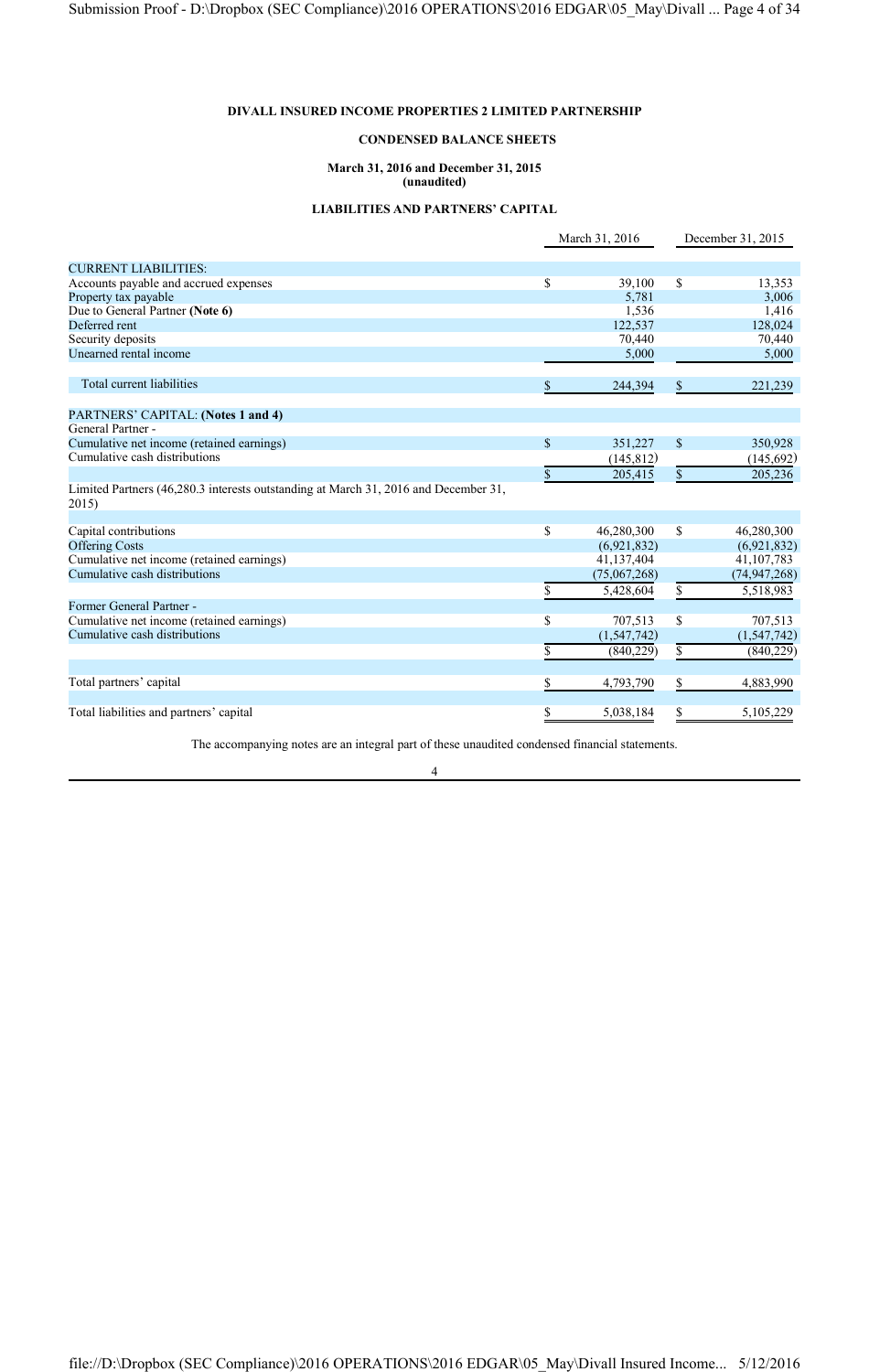## **CONDENSED STATEMENTS OF INCOME**

## **For the Three Month Periods Ended March 31, 2016 and 2015**

**(unaudited)**

|                                             |                | Three Months ended |                |          |
|---------------------------------------------|----------------|--------------------|----------------|----------|
|                                             | March 31, 2016 |                    | March 31, 2015 |          |
| <b>OPERATING REVENUES:</b>                  |                |                    |                |          |
| Rental income (Note 5)                      |                | 243,427            | \$             | 242,705  |
| <b>TOTAL OPERATING REVENUES</b>             |                | 243,427            |                | 242,705  |
| OPERATING EXPENSES                          |                |                    |                |          |
| Partnership management fees (Note 6)        |                | 66,771             |                | 66,034   |
| Insurance                                   |                | 1,466              |                | 1,607    |
| General and administrative                  |                | 19,307             |                | 21,047   |
| Advisory Board fees and expenses            |                | 2,625              |                | 2,625    |
| Professional services                       |                | 85,466             |                | 107,825  |
| Depreciation                                |                | 33,839             |                | 33,839   |
| Amortization                                |                | 6,765              |                | 6,765    |
| TOTAL OPERATING EXPENSES                    |                | 216,239            |                | 239,742  |
| <b>OTHER INCOME</b>                         |                |                    |                |          |
| Interest income                             |                | 1,788              |                | 1,653    |
| Note receivable interest income (Note 10)   |                | 944                |                | 2,005    |
| Other income                                |                | $\theta$           |                | $\theta$ |
| TOTAL OTHER INCOME                          |                | 2,732              |                | 3,658    |
| <b>NET INCOME</b>                           |                | 29,920             | \$             | 6,621    |
| NET INCOME - GENERAL PARTNER                |                | 299                | $\mathbf S$    | 66       |
| NET INCOME - LIMITED PARTNERS               |                | 29,621             |                | 6,555    |
|                                             | S.             | 29,920             | \$             | 6,621    |
| PER LIMITED PARTNERSHIP INTEREST,           |                |                    |                |          |
| Based on 46,280.3 interests outstanding:    |                |                    |                |          |
| NET INCOME PER LIMITED PARTNERSHIP INTEREST | S              | 0.65               | \$             | 0.14     |

The accompanying notes are an integral part of these unaudited condensed financial statements.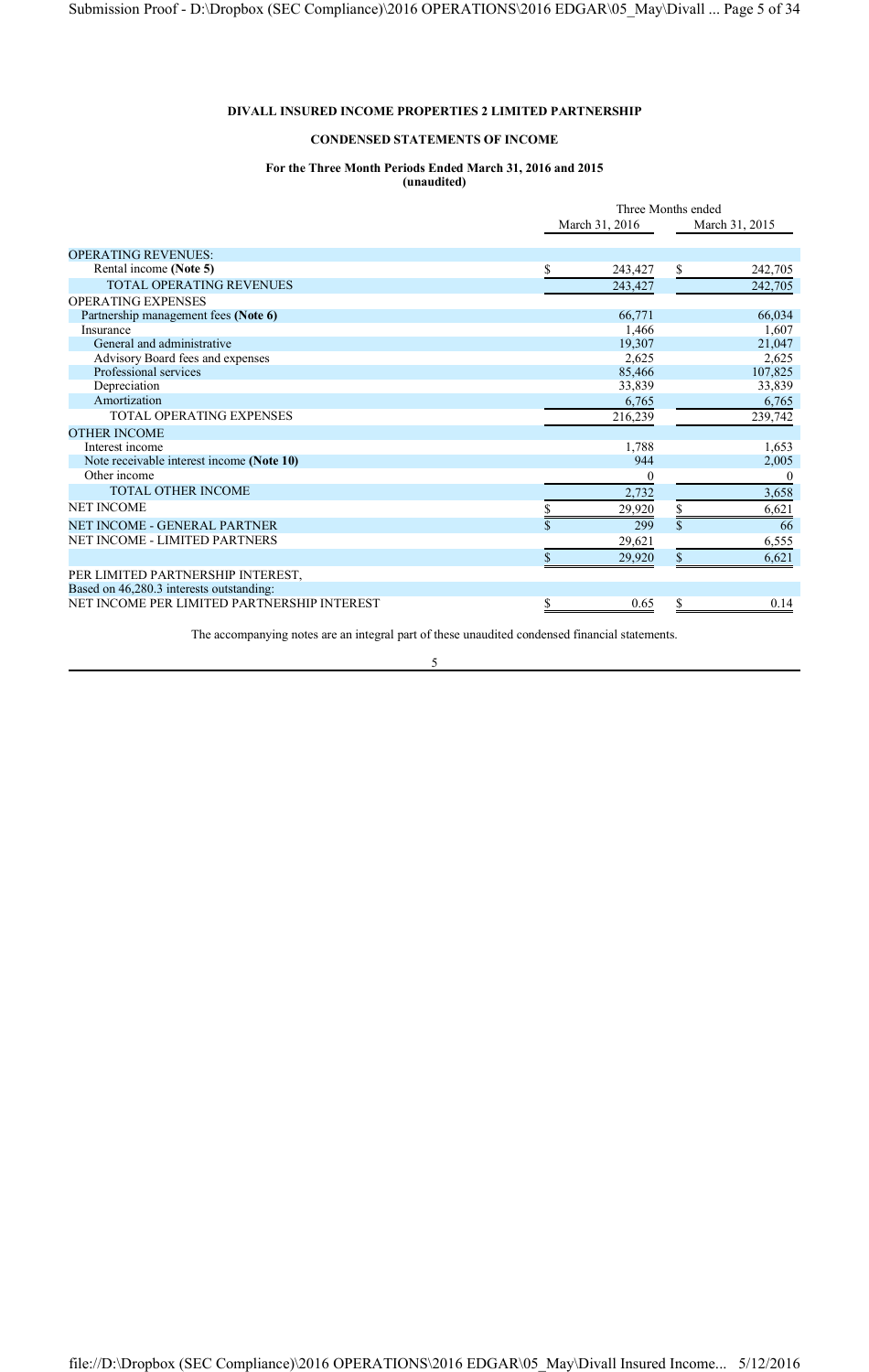## **CONDENSED STATEMENTS OF CASH FLOWS**

## **For the Three Month Periods Ended March 31, 2016 and 2015**

**(unaudited)**

|                                                                             | Three Months ended |                |                        |
|-----------------------------------------------------------------------------|--------------------|----------------|------------------------|
|                                                                             |                    | March 31, 2016 | March 31, 2015         |
| <b>CASH FLOWS FROM OPERATING ACTIVITIES:</b>                                |                    |                |                        |
| Net income                                                                  | \$                 | 29,920         | \$<br>6,621            |
| Adjustments to reconcile net income to net cash from operating activities - |                    |                |                        |
| Depreciation and amortization                                               |                    | 40,604         | 40,604                 |
| Interest applied to Indemnification Trust account                           |                    | (516)          | (111)                  |
| Decrease in rents and other receivables                                     |                    | 549,289        | 500,746                |
| Increase in security deposit escrow                                         |                    | (132)          | (131)                  |
| Increase in property tax cash escrow                                        |                    | (2,775)        | (2,775)                |
| Decrease in prepaid insurance                                               |                    | 1,466          | 4,177                  |
| Increase in accounts payable and accrued expenses                           |                    | 25,747         | 59,162                 |
| Increase in property tax payable                                            |                    | 2,775          | 2,775                  |
| Decrease in deferred award escrow                                           |                    | 3,425          | 5,215                  |
| Increase (Decrease) in due to General Partner                               |                    | 120            | (3,228)                |
| Net cash from operating activities                                          |                    | 649,923        | 613,055                |
| CASH FLOWS FROM INVESTING ACTIVITIES:                                       |                    |                |                        |
| Note receivable, principal payment received                                 |                    | 15,215         | 14,154                 |
| Deferred rent                                                               |                    | (5,487)        | (5, 487)               |
| Net cash from investing activities                                          |                    | 9,728          | 8,667                  |
| CASH FLOWS FROM FINANCING ACTIVITIES:                                       |                    |                |                        |
| Cash distributions to Limited Partners                                      |                    | (120,000)      | (600,000)              |
| Cash distributions to General Partner                                       |                    | (120)          | (26)                   |
| Net cash used in financing activities                                       |                    | (120, 120)     | $\overline{(600,026)}$ |
| <b>NET INCREASE IN CASH</b>                                                 |                    |                | 21,696                 |
|                                                                             |                    | 539,531        |                        |
| CASH AT BEGINNING OF YEAR                                                   |                    | 246,791        | 704,531                |
| <b>CASH AT END OF PERIOD</b>                                                | \$                 | 786,322        | \$<br>726,227          |

The accompanying notes are an integral part of these unaudited condensed financial statements.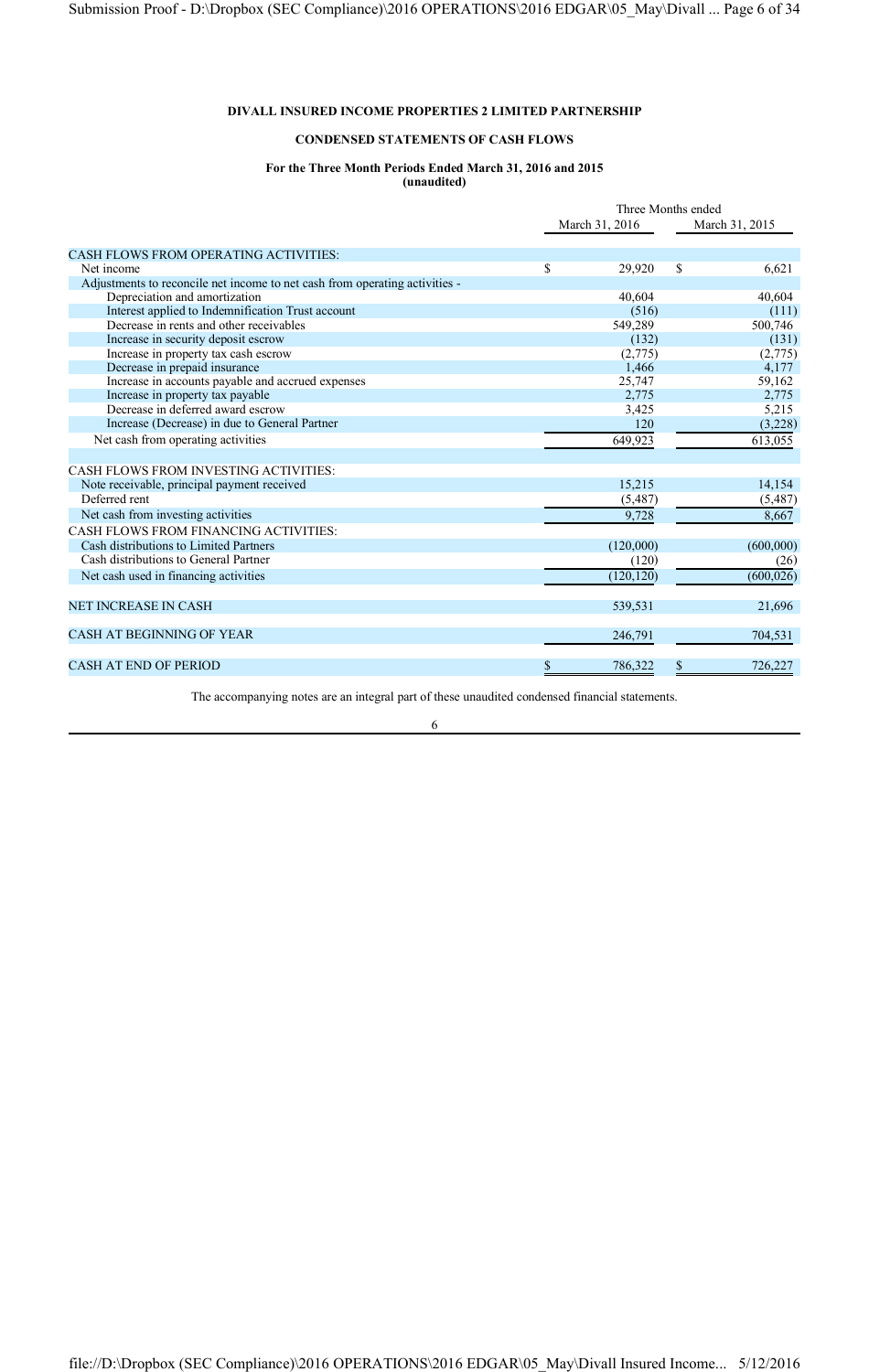#### **NOTES TO UNAUDITED CONDENSED FINANCIAL STATEMENTS**

These unaudited interim condensed financial statements should be read in conjunction with DiVall Insured Income Properties 2 Limited Partnership's (the "Partnership") 2015 annual audited financial statements within its Annual Report on Form 10-K filed with the Securities and Exchange Commission (the "SEC") on March 25, 2016.

These unaudited condensed financial statements and notes have been prepared on the same basis as the annual audited financial statements and include all normal and recurring adjustments, which are in the opinion of management, necessary to present a fair statement of the Partnership's financial position, results of operations and cash flows as of and for the interim periods presented. The results of operations for the three month period ended March 31, 2016 are not necessarily indicative of the results to be expected for the fiscal year ending December 31, 2016, for any other interim period, or for any other future year.

The condensed balance sheets as of December 31, 2015 contained herein have been derived from the audited financial statements as of December 31, 2015, but do not include all disclosures required by GAAP.

#### **1. ORGANIZATION AND SIGNIFICANT ACCOUNTING POLICIES:**

DiVall Insured Income Properties 2 Limited Partnership (the "Partnership") was formed on November 20, 1987, pursuant to the Uniform Limited Partnership Act of the State of Wisconsin. The initial capital, contributed during 1987, consisted of \$300, representing aggregate capital contributions of \$200 by the former general partners and \$100 by the initial limited partner. A subsequent offering of limited partnership interests closed on February 22, 1990, with 46,280.3 limited partnership interests having been sold in that offering, resulting in total proceeds to the Partnership, net of underwriting compensation and other offering costs, of \$39,358,468.

The Partnership is currently engaged in the business of owning and operating its investment portfolio of commercial real estate properties (each a "Property", and collectively, the "Properties"). The Properties are leased on a triple net basis primarily to, and operated by, franchisors or franchisees of national, regional, and local retail chains under long-term leases. The lessees are operators of fast food, family style, and casual/theme restaurants. As of March 31, 2016, the Partnership owned eleven Properties, which are located in a total of four states.

The Partnership will be dissolved on November 30, 2020, or earlier upon the prior occurrence of any of the following events: (a) the disposition of all its Properties; (b) the written determination by the General Partner, that the Partnership's assets may constitute "plan assets" for purposes of ERISA; (c) the agreement of limited partners owning a majority of the outstanding limited partner interests to dissolve the Partnership; or (d) the dissolution, bankruptcy, death, withdrawal, or incapacity of the last remaining General Partner, unless an additional General Partner is elected previously by a majority of the limited partners. During the second or third quarters of the eight odd numbered years from 2001- 2015, consent solicitations were circulated to the Partnership's limited partners which, if approved by the limited partners, would have authorized the General Partner to initiate the potential sale of all of the Properties and the dissolution of the Partnership (each a "Consent"). Limited partners owning a majority of the Interests did not vote in favor of any of the Consents. Therefore, the Partnership continues to operate as a going concern.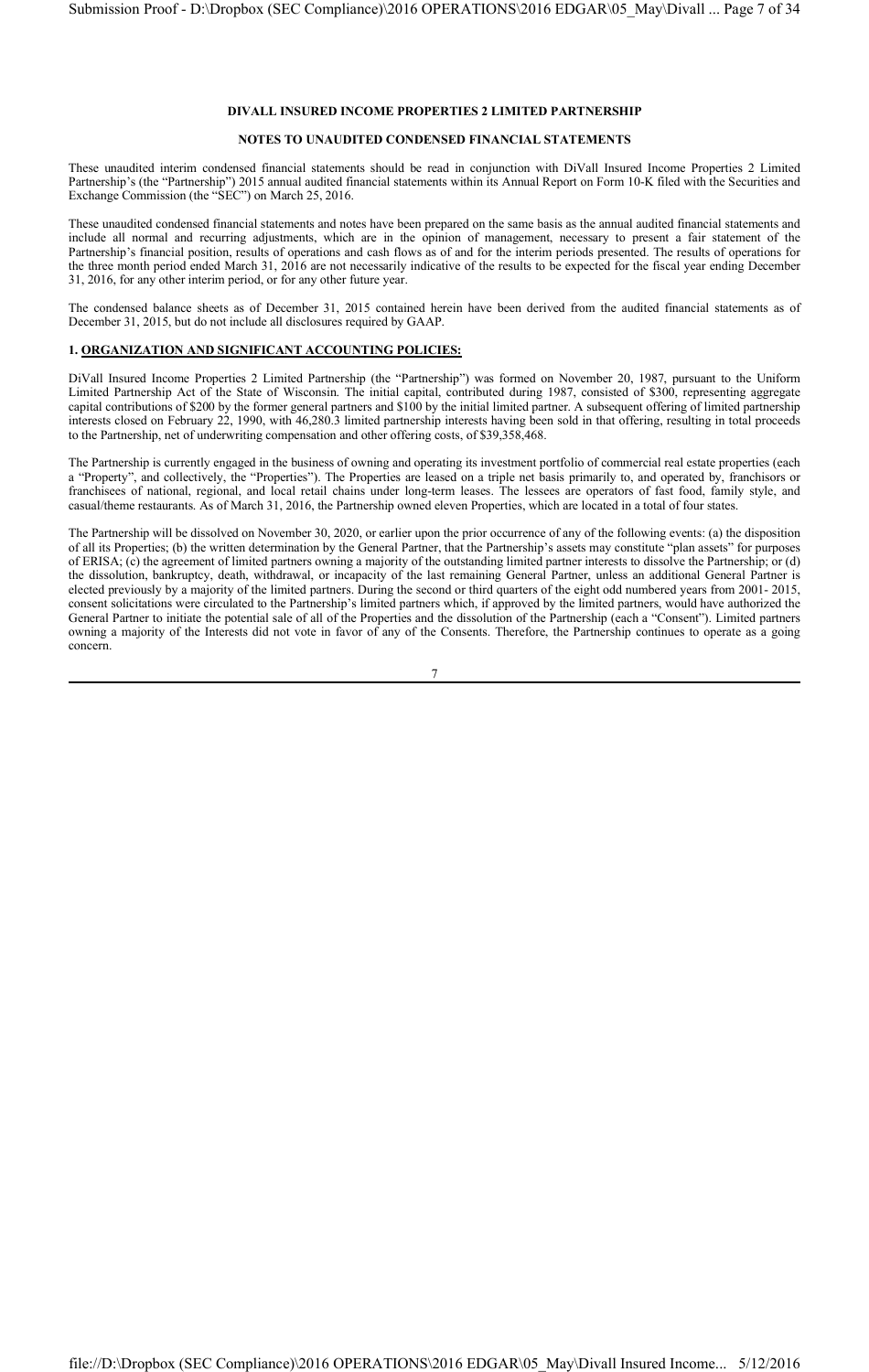#### *Significant Accounting Policies*

Rental revenue from the Properties is recognized on a straight-line basis over the term of the respective lease. Percentage rents are only accrued when the tenant has reached the sales breakpoint stipulated in the lease.

Rents and other receivables are comprised of billed but uncollected amounts due for monthly rents and other charges, and amounts due for scheduled rent increases for which rentals have been earned and will be collected in the future under the terms of the leases. Receivables are recorded at management's estimate of the amounts that will be collected.

Based on an analysis of specific accounts and historical experience, as of March 31, 2016, and December 31, 2015, there was \$0 recorded as allowance for doubtful accounts.

The Partnership considers its operations to be in only one segment, the operation of a portfolio of commercial real estate leased on a triple net basis, and therefore no segment disclosure is made.

Depreciation of the Properties are provided on a straight-line basis over the estimated useful lives of the buildings and improvements.

Deferred charges represent leasing commissions paid when the Properties are leased and upon the negotiated extension of a lease. Leasing commissions are capitalized and amortized over the term of the lease. As of March 31, 2016 and December 31, 2015, accumulated amortization amounted to \$165,289 and \$158,524, respectively.

Deferred tenant award proceeds escrow represents the portion of the award proceeds from the sale of the Mt. Pleasant, SC property that will be paid to the tenant ratably over 99 months beginning August 1, 2013.

The Partnership generally maintains cash in federally insured accounts which, at times, may exceed federally insured limits. The Partnership has not experienced any losses in such accounts and does not believe it is exposed to any significant credit risk.

Financial instruments that potentially subject the Partnership to significant concentrations of credit risk consist primarily of cash investments and leases. Additionally, as of March 31, 2016, nine of the Partnership's eleven Properties are leased to three significant tenants, Wendgusta, LLC ("Wendgusta"), Wendcharles I, LLC ("Wendcharles I") and Wendcharles II, LLC ("Wendcharles II"), all three of whom are Wendy's restaurant franchisees. The property lease(s) for the three tenants comprised approximately 56%, 15% and 8%, respectively, of the total operating base rents reflected as of March 31, 2016.

The preparation of financial statements in conformity with accounting principles generally accepted in the United States of America ("GAAP") requires management to make estimates and assumptions that affect the reported amounts of assets and liabilities (and disclosure of contingent assets and liabilities) at the date of the financial statements and the reported amounts of revenues and expenses during the reporting period. Actual results could differ from those estimates.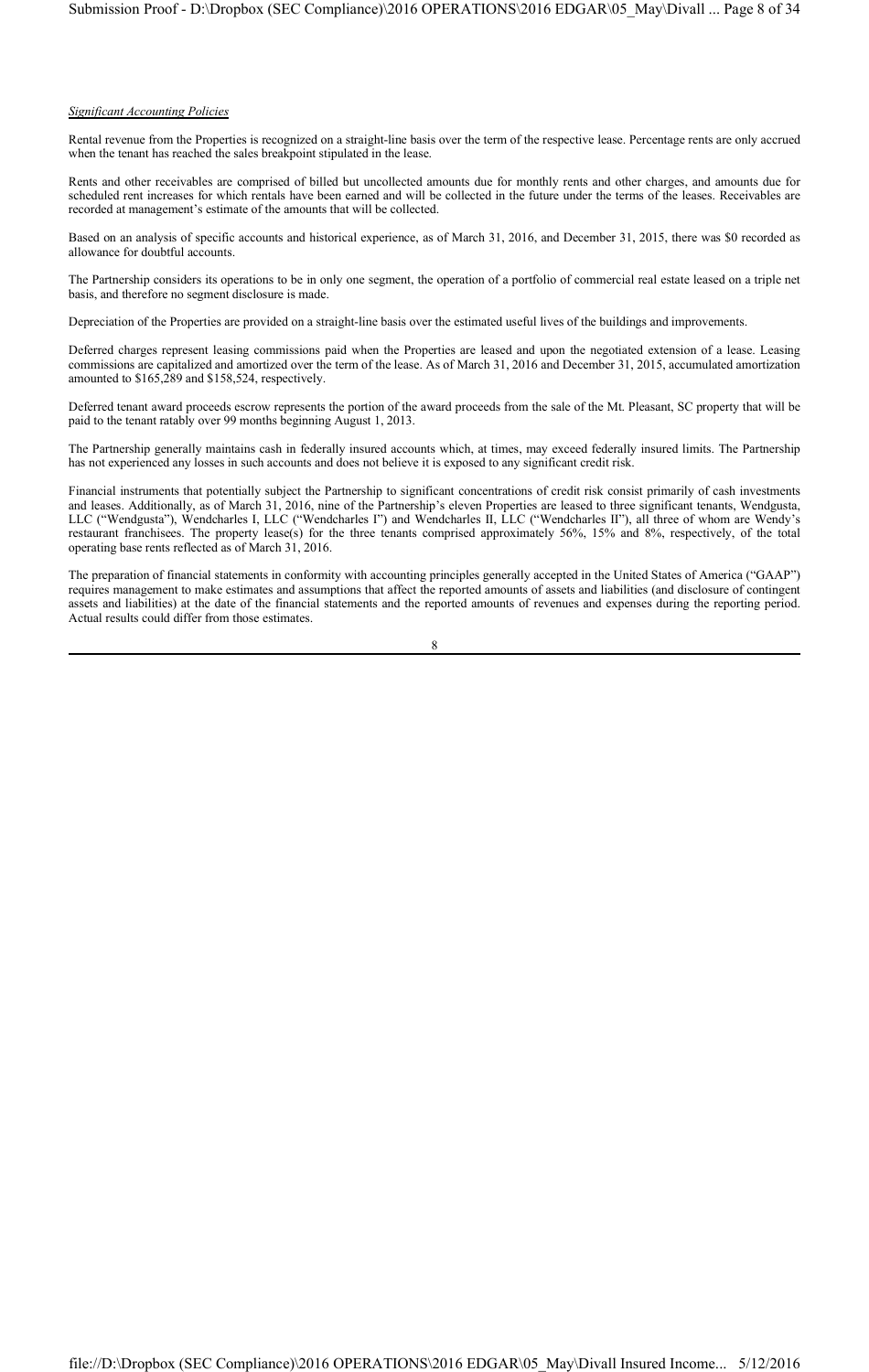Assets disposed of or deemed to be classified as held for sale require the reclassification of current and previous years' operations to discontinued operations in accordance with GAAP applicable to "Accounting for the Impairment or Disposal of Long Lived Assets". As such, prior year operating results for those properties considered as held for sale or properties no longer considered for sale have been reclassified to conform to the current year presentation without affecting total income. When properties are considered held for sale, depreciation of the properties is discontinued, and the properties are valued at the lower of the depreciated cost or fair value, less costs to dispose. If circumstances arise that were previously considered unlikely, and, as a result, the property previously classified as held for sale is no longer to be sold, the property is reclassified as held and used. Such property is measured at the lower of its carrying amount (adjusted for any depreciation and amortization expense that would have been recognized had the property been continuously classified as held and used) or fair value at the date of the subsequent decision not to sell.

Assets are classified as held for sale, generally, when all criteria within GAAP applicable to "Accounting for the Impairment or Disposal of Long Lived Assets" have been met.

The Partnership periodically reviews its long-lived assets, primarily real estate, for impairment whenever events or changes in circumstances indicate that the carrying amount of such assets may not be recoverable. The Partnership's review involves comparing current and future operating performance of the assets, the most significant of which is undiscounted operating cash flows, to the carrying value of the assets. Based on this analysis, a provision for possible loss is recognized, if any. There were no adjustments to carrying values for the three month periods ended March 31, 2016 and 2015.

The Financial Accounting Standards Board ("FASB") guidance on "Fair Value Measurements and Disclosure" defines fair value, establishes a framework for measuring fair value and enhances disclosures about fair value measures required under other accounting pronouncements, but does not change existing guidance as to whether or not an instrument is carried at fair value. The adoption of the provisions of this FASB issuance, with respect to nonrecurring fair value measurements of nonfinancial assets and liabilities, including (but not limited to) the valuation of reporting units for the purpose of assessing goodwill impairment and the valuation of property and equipment when assessing long-lived asset impairment, did not have a material impact on how the Partnership estimated its fair value measurements but did result in increased disclosures about fair value measurements in the Partnership's financial statements as of and for the three month period ended March 31, 2016 and the year ended December 31, 2015. See Note 11 for further disclosure.

GAAP applicable to Disclosure About Fair Value of Financial Instruments, requires entities to disclose the fair value of all financial assets and liabilities for which it is practicable to estimate. Fair value is defined as the amount at which the instrument could be exchanged in a current transaction between willing parties, other than in a forced or liquidation sale. The General Partner believes that the carrying value of the Partnership's assets (exclusive of the Properties) and liabilities approximate fair value due to the relatively short maturity of these instruments.

No provision for federal income taxes has been made, as any liability for such taxes would be that of the individual partners rather than of the Partnership.

The Partnership is not subject to federal income tax because its income and losses are includable in the tax returns of its partners, but may be subject to certain state taxes. FASB has provided guidance for how uncertain tax positions should be recognized, measured, disclosed and presented in the financial statements. This requires the evaluation of tax positions taken or expected to be taken in the course of preparing the entity's tax returns to determine whether the tax positions are more-likely-than-not of being sustained when challenged or when examined by the applicable taxing authority. Management has determined that there were no material uncertain income tax positions. Tax returns filed by the Partnership generally are subject to examination by U.S. and state taxing authorities for the years ended after December 31, 2012.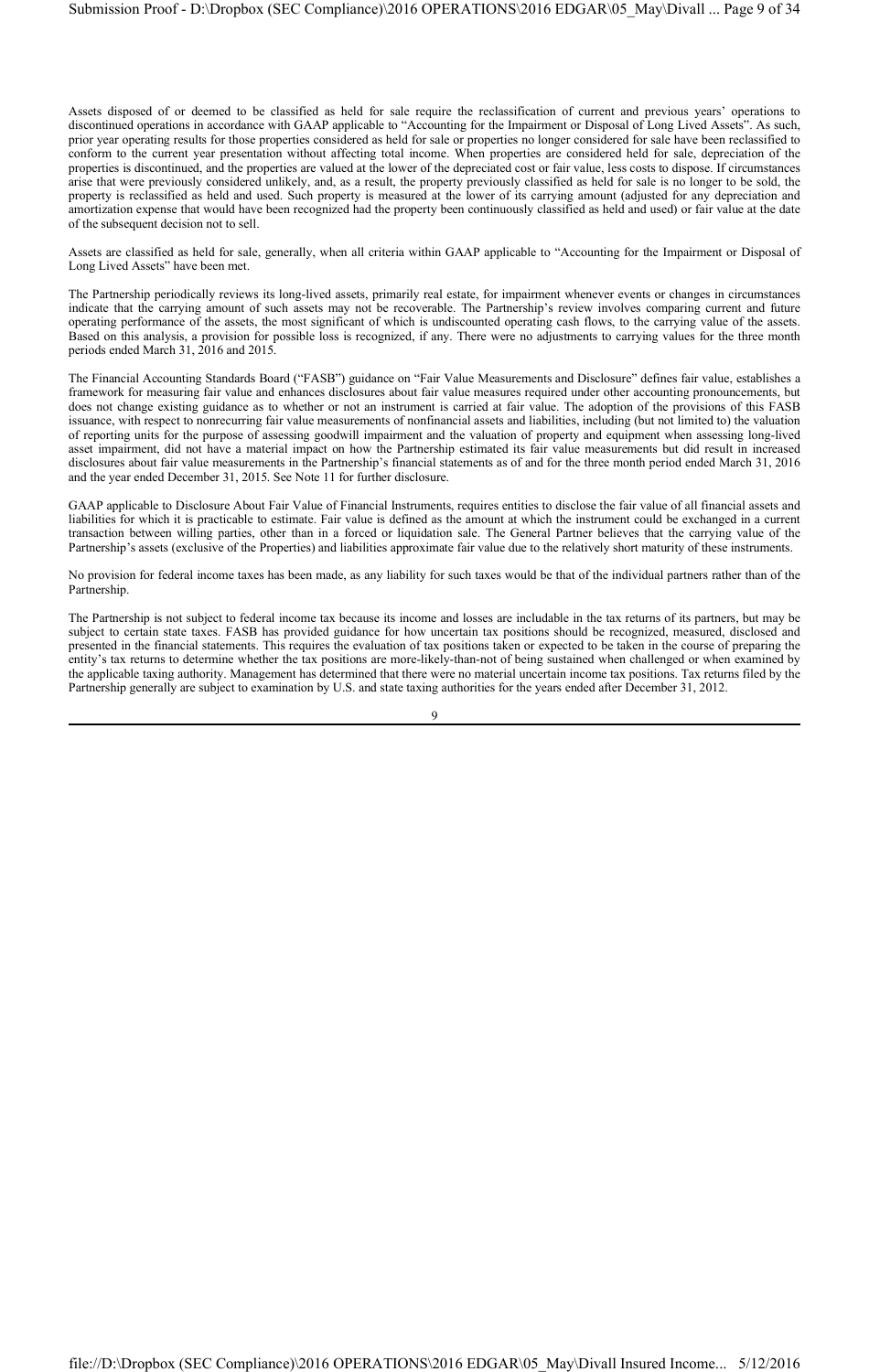## **2. REGULATORY INVESTIGATION:**

A preliminary investigation during 1992 by the Office of Commissioner of Securities for the State of Wisconsin and the Securities and Exchange Commission (the "Investigation") revealed that during at least the four years ended December 31, 1992, the former general partners of the Partnership, Gary J. DiVall ("DiVall") and Paul E. Magnuson ("Magnuson"), had transferred substantial cash assets of the Partnership and two affiliated publicly registered limited partnerships, DiVall Insured Income Fund Limited Partnership ("DiVall 1"), which was dissolved December of 1998, and DiVall Income Properties 3 Limited Partnership ("DiVall 3", and together with the Partnership and DiVall 1, the "three original partnerships"), which was dissolved December of 2003, to various other entities previously sponsored by or otherwise affiliated with DiVall and Magnuson. The unauthorized transfers were in violation of the respective Partnership Agreements and resulted, in part, from material weaknesses in the internal control system of the three original partnerships.

Subsequent to discovery, and in response to the regulatory inquiries, The Provo Group ("TPG" or the "General Partner") was appointed Permanent Manager (effective February 8, 1993) to assume responsibility for daily operations and assets of the three original partnerships as well as to develop and execute a plan of restoration for the three original partnerships. Effective May 26, 1993, the limited partners, by written consent of a majority of limited partnership interests, elected TPG as General Partner of the Partnership. TPG terminated the former general partners by accepting their tendered resignations.

In 1993, the General Partner estimated an aggregate recovery of \$3 million for the three original partnerships. At that time, an allowance was established against amounts due from former general partners and their affiliates reflecting the estimated \$3 million receivable. This net receivable was allocated among the three original partnerships based on their pro rata share of the total misappropriation, and restoration costs and recoveries have been allocated based on the same percentage. Through December 31, 2015, approximately \$5,918,000 of recoveries have been received which exceeded the original estimate of \$3 million. As a result, from January 1, 1996 through December 31, 2015, the Partnership has recognized a total of approximately \$1,229,000 as recovery of amounts previously written off in the statements of income, which represents its share of the excess recovery. The General Partner continues to pursue recoveries of the misappropriated funds; however, no further significant recoveries are anticipated.

## **3. INVESTMENT PROPERTIES AND PROPERTIES HELD FOR SALE:**

The total cost of the Properties includes the original purchase price plus acquisition fees and other capitalized costs paid to an affiliate of the former general partners.

As of March 31, 2016, the Partnership owned property leased to eleven operators of constructed fast-food restaurants. The eleven tenants are composed of, and operate, the following: nine Wendy's restaurants, an Applebee's restaurant, and a KFC restaurant. The Properties are located in a total of four states.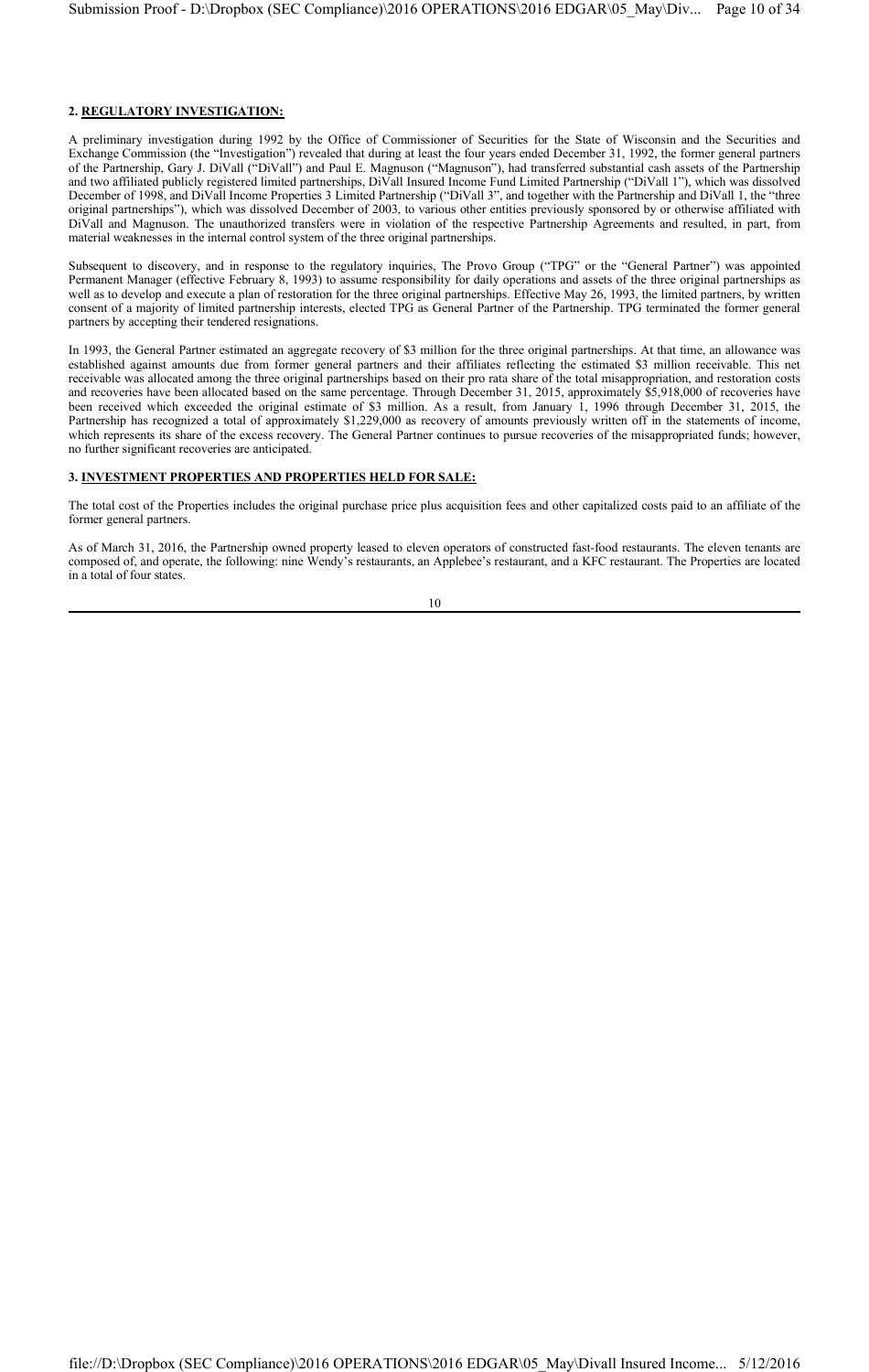#### Discontinued Operations

During the three month periods ended March 31, 2016 and 2015, the Partnership recognized no income or loss from discontinued operations.

## **4. PARTNERSHIP AGREEMENT:**

The Amended Agreement of Limited Partnership was amended, effective as of November 9, 2009, to extend the term of the Partnership to November 30, 2020, or until dissolution prior thereto pursuant to the consent of the majority of the outstanding limited partnership interests.

Under the terms of the Partnership Agreement, as amended, net profits or losses from operations are allocated 99% to the limited partners and 1% to the current General Partner. The amendment also provided for distributions from Net Cash Receipts to be made 99% to limited partners and 1% to the current General Partner, provided that quarterly distributions are cumulative and are not to be made to the current General Partner unless and until each limited partner has received a distribution from Net Cash Receipts in an amount equal to 10% per annum, cumulative simple return on his or her Adjusted Original Capital, as defined, from the Return Calculation Date, as defined, except to the extent needed by the General Partner to pay its federal and state income taxes on the income allocated to it attributable to such year.

The provisions regarding distribution of Net Proceeds, as defined, provide that Net Proceeds are to be distributed as follows: (a) to the limited partners, an amount equal to 100% of their Adjusted Original Capital; (b) then, to the limited partners, an amount necessary to provide each limited partner a liquidation preference equal to a 13.5% per annum, cumulative simple return on Adjusted Original Capital from the Return Calculation Date including in the calculation of such return on all prior distributions of Net Cash Receipts and any prior distributions of Net Proceeds under this clause, except to the extent needed by the General Partner to pay its federal and state income tax on the income allocated to it attributable to such year; and (c) then, to limited partners, 99%, and to the General Partner, 1%, of remaining Net Proceeds available for distribution.

## **5. LEASES:**

Original lease terms for the Properties are generally five to twenty years from their inception. The leases generally provide for minimum rents and additional rents based upon percentages of gross sales in excess of specified breakpoints. The lessee is responsible for occupancy costs such as maintenance, insurance, real estate taxes, and utilities. Accordingly, these amounts are not reflected in the statements of income except in circumstances where, in management's opinion, the Partnership will be required to pay such costs to preserve its assets (i.e., payment of past-due real estate taxes). Management has determined that the leases are properly classified as operating leases; therefore, rental income is reported when earned on a straight-line basis and the cost of the property, excluding the cost of the land, is depreciated over its estimated useful life.

As of March 31, 2016, the aggregate minimum operating lease payments (including the aggregate total of the first quarter of 2016 collected revenues of \$243,427) to be received under the current operating leases for the Properties are as follows: 11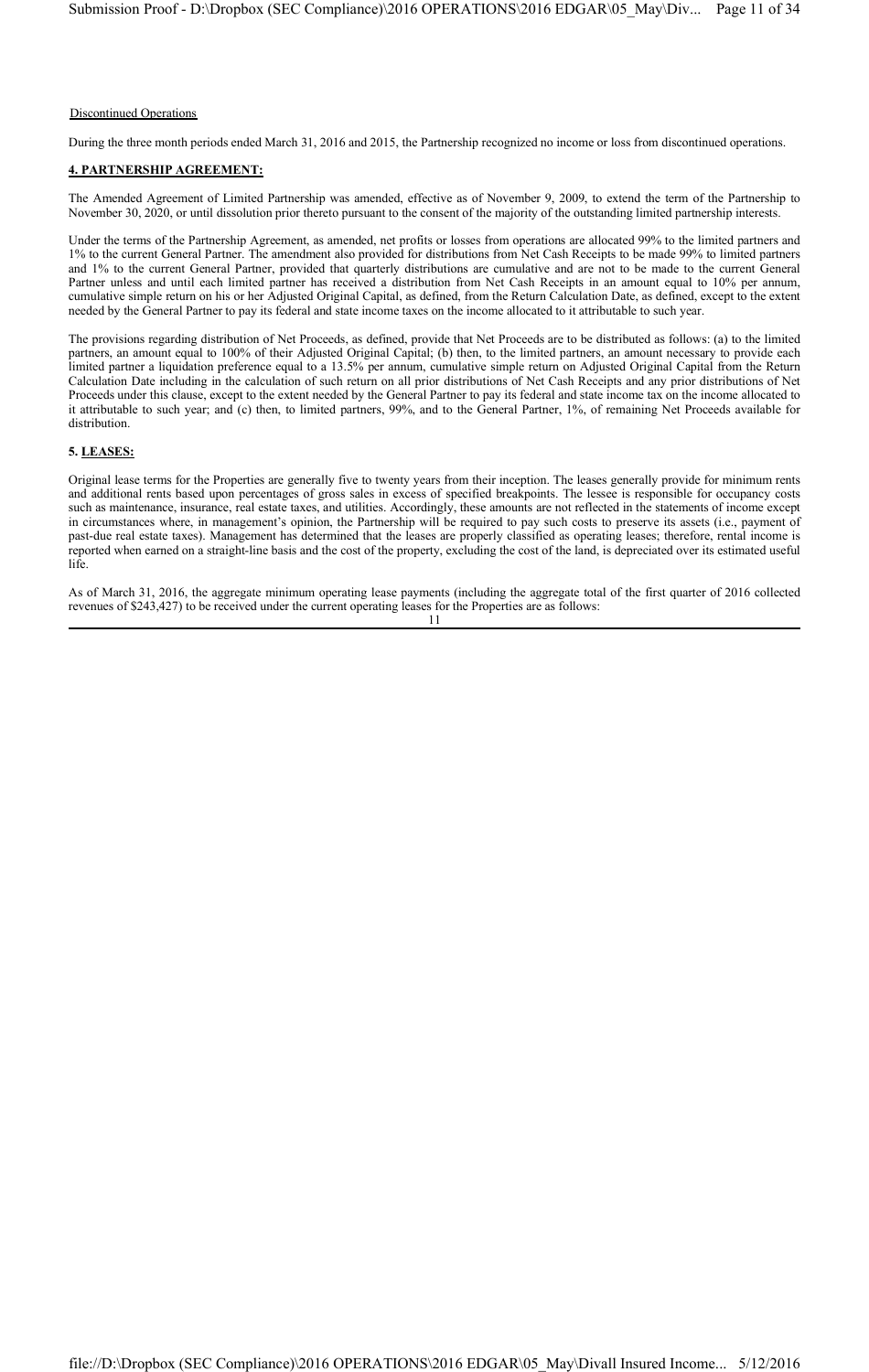## Year ending December 31,

|            | 2016 | S. | 914,607   |
|------------|------|----|-----------|
|            | 2017 |    | 720,433   |
|            | 2018 |    | 690,433   |
|            | 2019 |    | 660,433   |
|            | 2020 |    | 660,433   |
| Thereafter |      |    | 947,983   |
|            |      |    | 4,594,322 |

At March 31, 2016 and December 31, 2015, rents and other receivables included \$0 and \$549,289, respectively, of unbilled percentage rents. As of March 31, 2016, all of the 2015 percentage rents had been billed and collected.

## **6. TRANSACTIONS WITH GENERAL PARTNER AND ITS AFFILIATES:**

Pursuant to the terms of the Permanent Manager Agreement ("PMA") executed in 1993 and renewed for an additional two year term as of January 1, 2015, the General Partner receives a base fee (the "Base Fee") for managing the Partnership equal to four percent of gross receipts, subject initially to a minimum annual Base Fee. The PMA also provides that the Partnership is responsible for reimbursement of the General Partner for office rent and related office overhead ("Expenses") up to an initial annual maximum of \$13,250. Both the Base Fee and Expense reimbursement are subject to annual Consumer Price Index based adjustments. Effective March 1, 2016, the minimum annual Base Fee and the maximum Expense reimbursement increased by 0.12% from the prior year, which represents the allowable annual Consumer Price Index adjustment per the PMA. Therefore, as of March 1, 2016, the minimum annual Base Fee paid by the Partnership was raised to \$267,300 and the maximum annual Expense reimbursement was increased to \$21,564.

For purposes of computing the four percent overall fee paid to the General Partner, gross receipts include amounts recovered in connection with the misappropriation of assets by the former general partners and their affiliates. Through the quarter ended March 31, 2016, in total the General Partner had received fees from the Partnership totaling \$59,729 on the amounts recovered. The fee received from the Partnership on the amounts recovered reduces the minimum monthly Base Fee by that same amount.

Amounts paid and/or accrued to the General Partner and its affiliates for the three month periods ended March 31, 2016 and 2015 are as follows:

|                                          | Three Month<br>Period ended |   | Three Month<br>Period ended |
|------------------------------------------|-----------------------------|---|-----------------------------|
|                                          | March 31, 2016              |   | March 31, 2015              |
|                                          | (Unaudited)                 |   | (Unaudited)                 |
| General Partner                          |                             |   |                             |
| Management fees                          | 66,771                      | S | 66,034                      |
| Overhead allowance                       | 5,387                       |   | 5,327                       |
| Other outsourced administrative fees     | 0                           |   | 488                         |
| Reimbursement for out-of-pocket expenses | 2,500                       |   | 2,500                       |
| Cash distribution due to partner         | 120                         |   | 26                          |
|                                          | 74.778                      |   | 74,375                      |
|                                          |                             |   |                             |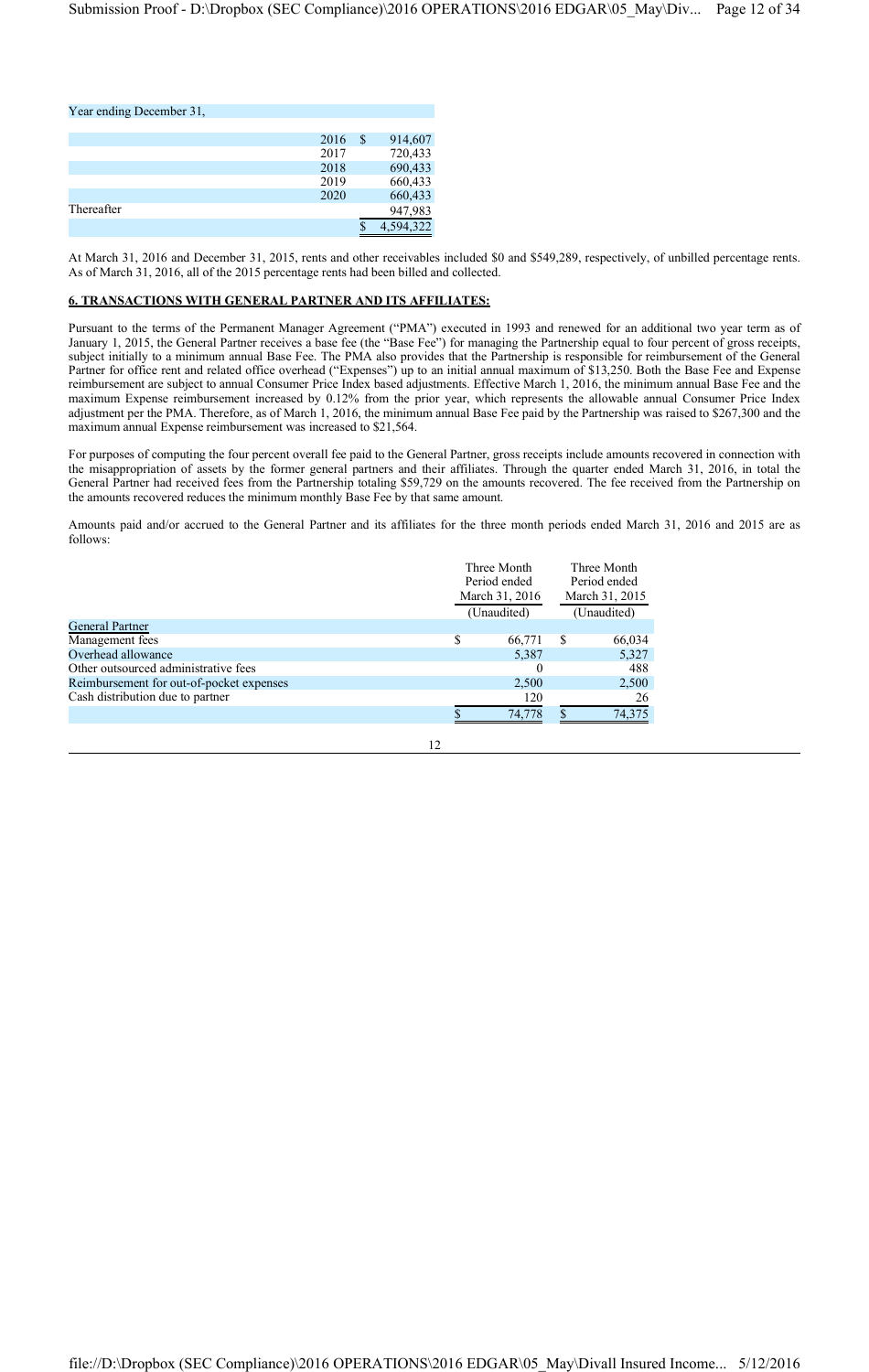At March 31, 2016 and December 31, 2015, \$1,536 and \$1,416, respectively, was payable to the General Partner.

As of March 31, 2016 and December 31, 2015, TPG Finance Corp. owned 200 limited partnership interests of the Partnership. The President of the General Partner, Bruce A. Provo, is also the President of TPG Finance Corp., but he is not a shareholder of TPG Finance Corp.

As of March 31, 2016, the General Partner did not own any limited partnership interests in the Partnership. The following table identifies the beneficial ownership of Mr. Provo, the executive officer and director of the General Partner, with the General Partner controlling the affairs of the Partnership. Mr. Provo is the only person performing the functions of an executive officer of the Partnership that beneficially owns any limited partnership interests:

|                                     | Name of             | Amount and Nature of | Percentage of Class Outstanding |
|-------------------------------------|---------------------|----------------------|---------------------------------|
| Title of Class                      | Beneficial Owner(1) | Beneficial Ownership |                                 |
| <b>Limited Partnership Interest</b> | Bruce A. Provo      | 200(2)               | $0.43\%$                        |

- (1) A beneficial owner of a security includes a person who, directly or indirectly, has or shares voting or investment power with respect to such security. Voting power is the power to vote or direct the voting of the security and investment power is the power to dispose or direct the disposition of the security.
- (2) Bruce A. Provo is deemed to have beneficial ownership of all of TPG Finance Corp.'s limited partnership interests in the Partnership due to his control as President of TPG Finance Corp.
- (3) Based on 46,280.3 limited partnership interests outstanding as of March 31, 2016.

## **7. TRANSACTIONS WITH OWNERS WITH GREATER THAN TEN PERCENT BENEFICIAL INTERESTS:**

As of March 31, 2016, Jesse Small, an Advisory Board Member, beneficially owned greater than ten percent of the Partnership's outstanding limited partnership interests. Amounts paid to Mr. Small for his services as a member of the Advisory Board for the three month periods ended March 31, 2016 and 2015 are as follows:

|                                 | Incurred for the | Incurred for the |
|---------------------------------|------------------|------------------|
|                                 | Three Month      | Three Month      |
|                                 | Period ended     | Period ended     |
|                                 | March 31, 2016   | March 31, 2015   |
|                                 | (Unaudited)      | (Unaudited)      |
| <b>Advisory Board Fees paid</b> | 875              | 875              |
|                                 |                  |                  |
|                                 |                  |                  |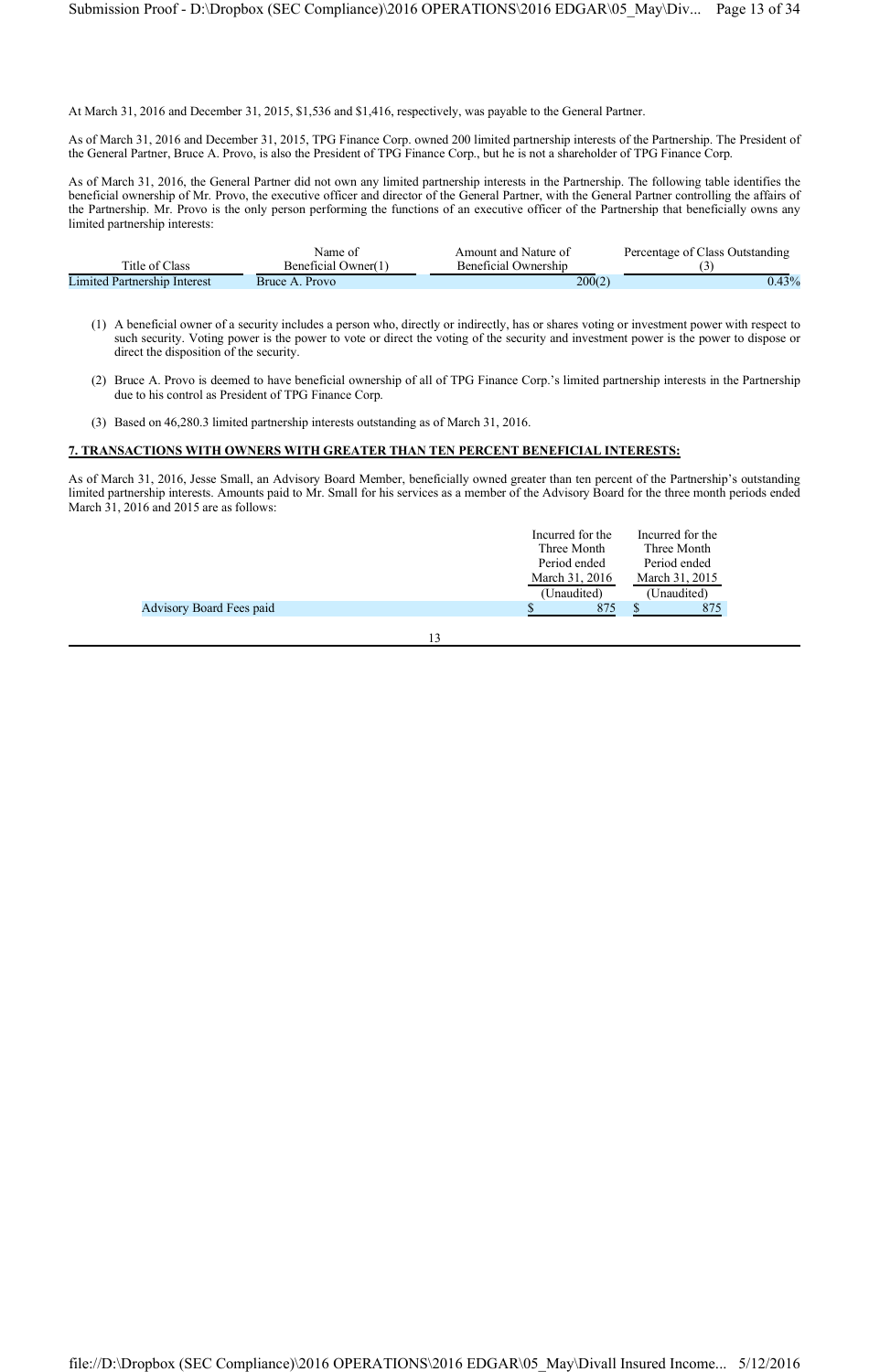At March 31, 2016 and December 31, 2015 there were no outstanding Advisory Board Fees accrued and payable to Jesse Small.

## **8. CONTINGENT LIABILITIES:**

According to the Partnership Agreement, as amended, TPG, as General Partner, may receive a disposition fee not to exceed three percent of the contract price on the sale of the three original partnerships' properties (See Note 2 for further information as to the original three original partnerships). In addition, fifty percent of all such disposition fees earned by TPG were to be escrowed until the aggregate amount of recovery of the funds misappropriated from the three original partnerships by the former general partners was greater than \$4,500,000. Upon reaching such recovery level, full disposition fees would thereafter be payable and fifty percent of the previously escrowed amounts would be paid to TPG. At such time as the recovery exceeded \$6,000,000 in the aggregate, the remaining escrowed disposition fees were to be paid to TPG. If such levels of recovery were not achieved, TPG would contribute the amounts escrowed toward the recovery until the three original partnerships were made whole. In lieu of a disposition fee escrow, the fifty percent of all such disposition fees previously discussed were paid directly to a restoration account and then distributed among the three original partnerships; whereby the three original partnerships recorded the recoveries as income (See Note 2). After the recovery level of \$4,500,000 was exceeded, fifty percent of the total disposition fee amount paid to the three original partnerships recovery through the restoration account (in lieu of the disposition fee escrow) was refunded to TPG during March 1996. The remaining fifty percent amount allocated to the Partnership through the restoration account, and which was previously reflected as Partnership recovery income, may be owed to TPG if the \$6,000,000 recovery level is met. As of March 31, 2016, the Partnership may owe TPG \$16,296 if the \$6,000,000 recovery level is achieved. TPG does not expect any future refund, as it is uncertain that such a \$6,000,000 recovery level will be achieved.

## **9. PMA INDEMNIFICATION TRUST:**

The PMA provides that TPG will be indemnified from any claims or expenses arising out of or relating to TPG serving in the capacity of general partner or as substitute general partner, so long as such claims do not arise from fraudulent or criminal misconduct by TPG. The PMA provides that the Partnership fund this indemnification obligation by establishing a reserve of up to \$250,000 of Partnership assets which would not be subject to the claims of the Partnership's creditors. An Indemnification Trust (the "Trust") serving such purposes has been established at United Missouri Bank, N.A. The corpus of the Trust has been fully funded with Partnership assets. Funds are invested in U.S. Treasury securities. In addition, \$203,687 of earnings has been credited to the Trust as of March 31, 2016. The rights of TPG to the Trust shall be terminated upon the earliest to occur of the following events: (i) the written release by TPG of any and all interest in the Trust; (ii) the expiration of the longest statute of limitations relating to a potential claim which might be brought against TPG and which is subject to indemnification; or (iii) a determination by a court of competent jurisdiction that TPG shall have no liability to any person with respect to a claim which is subject to indemnification under the PMA. At such time as the indemnity provisions expire or the full indemnity is paid, any funds remaining in the Trust will revert back to the general funds of the Partnership.

## **10. NOTE RECEIVABLE:**

A sales contract was executed on September 30, 2009 for the installment sale of the Partnership's former property operated as a Panda Buffet restaurant ("Panda Buffet") located in Grand Forks, ND to the owner tenant. The Partnership completed the sale of the Panda Buffet property on November 12, 2009 for \$450,000. The buyer paid \$150,000 at closing with the remaining balance of \$300,000 being delivered in the form of a promissory note (the "Buyers Note") to the Partnership. The Buyers Note originally had a term of three years, an interest rate of 7.25%, and principal and interest payments paid monthly. Principal was amortized over a period of ten years beginning December 1, 2009 with a balloon payment originally scheduled to be due on November 1, 2012. The Buyers Note also requires the buyer to escrow property taxes with the Partnership which, as of January 1, 2013, was \$925 per month.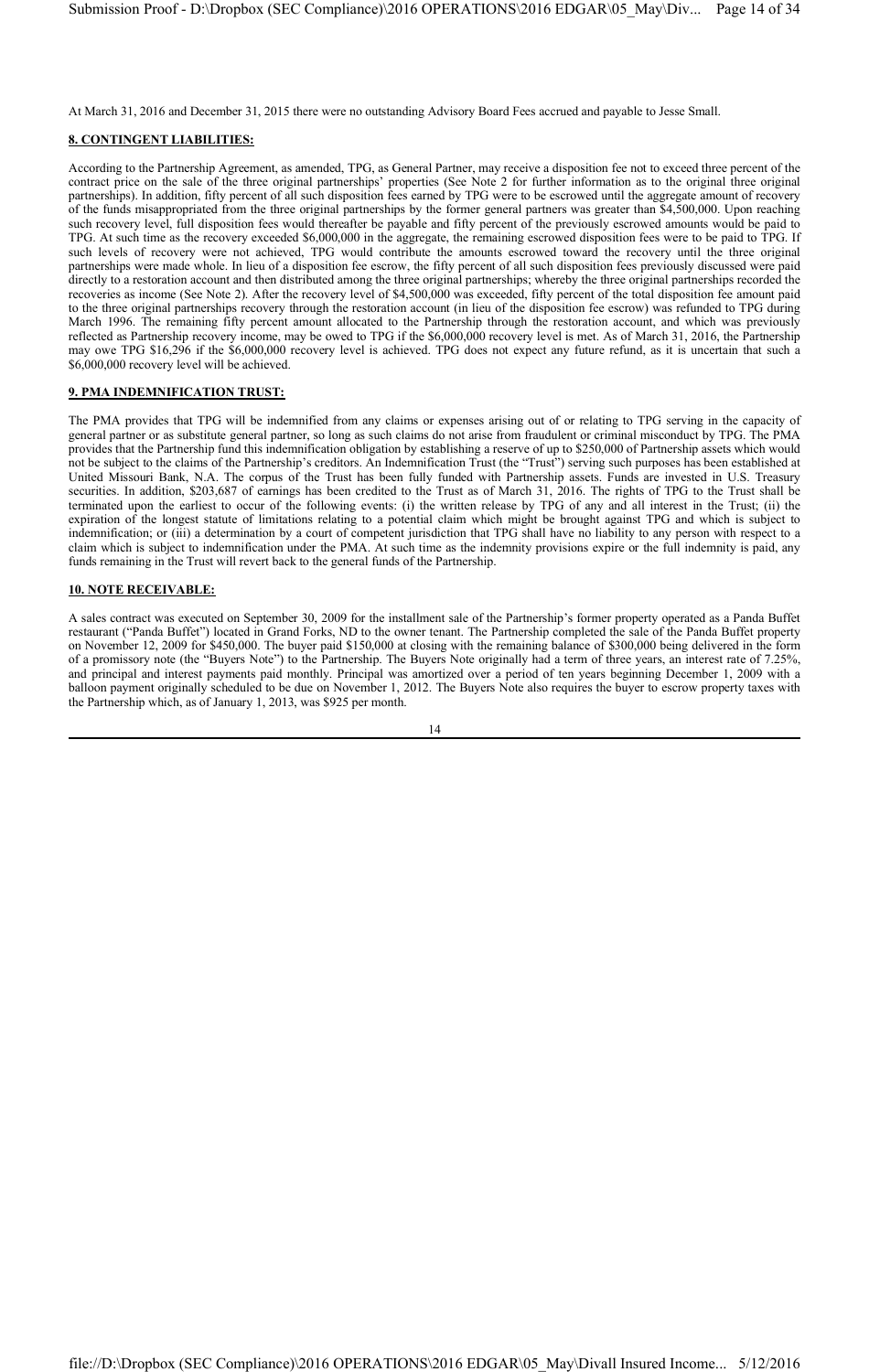Effective November 1, 2012, the Partnership amended the Buyers Note in the amount of \$232,777, to \$200,000 after a principal payment of \$32,777 was received on October 19, 2012 under the following extended terms: The principal balance was to be amortized over five years at an interest rate of 7.25% per annum with a full balloon payment due November 1, 2014.

Effective November 1, 2014, the Partnership agreed to another two year extension as follows: buyer made a principal payment of \$13,396 which reduced the principal balance to \$120,000 as of November 1, 2014, and the loan is scheduled to be paid off by October 31, 2016.

Per the Buyer's Note amortization schedule, the monthly payments total approximately \$5,386 per month. The amortized principal payments yet to be received under the Buyer's Note amounted to \$41,942 as of March 31, 2016. During the three month period ended March 31, 2016, three note payments were received by the Partnership and totaled \$15,215 in principal and \$944 in interest.

## **11. FAIR VALUE DISCLOSURES**

The Partnership has determined the fair value based on hierarchy that gives the highest priority to quoted prices in active markets for identical assets and liabilities (Level 1) and the lowest priority to unobservable inputs (Level 3). Inputs are broadly defined as assumptions market participants would use in pricing an asset or liability. The three levels of the fair value hierarchy under the accounting principle are described below:

- Level 1. Quoted prices in active markets for identical assets or liabilities.
- Level 2. Quoted prices for similar investments in active markets, quoted prices for identical or similar investments in markets that are not active, and inputs other than quoted prices that are observable for the investment.
- Level 3. Unobservable inputs for which there is little, if any, market activity for the investment. The inputs into the determination of fair value are based upon the best information in the circumstances and may require significant management judgment or estimation and the use of discounted cash flow models to value the investment.

The fair value hierarchy is based on the lowest level of input that is significant to the fair value measurements. The Partnership's assessment of the significance of a particular input to the fair value measurement in its entirety requires judgment, and considers factors specific to the investment.

The Partnership assesses the levels of the investments at each measurement date, and transfers between levels are recognized on the actual date of the event or change in circumstances that caused the transfer in accordance with the Partnership's accounting policy regarding the recognition of transfers between levels of the fair value hierarchy. For the three month periods ended March 31, 2016 and 2015, there were no such transfers.

## **12. SUBSEQUENT EVENTS**

We have evaluated material events and transactions that have occurred subsequent to March 31, 2016, and concluded that none have occurred that require adjustment to or disclosure in the unaudited condensed Financial Statements.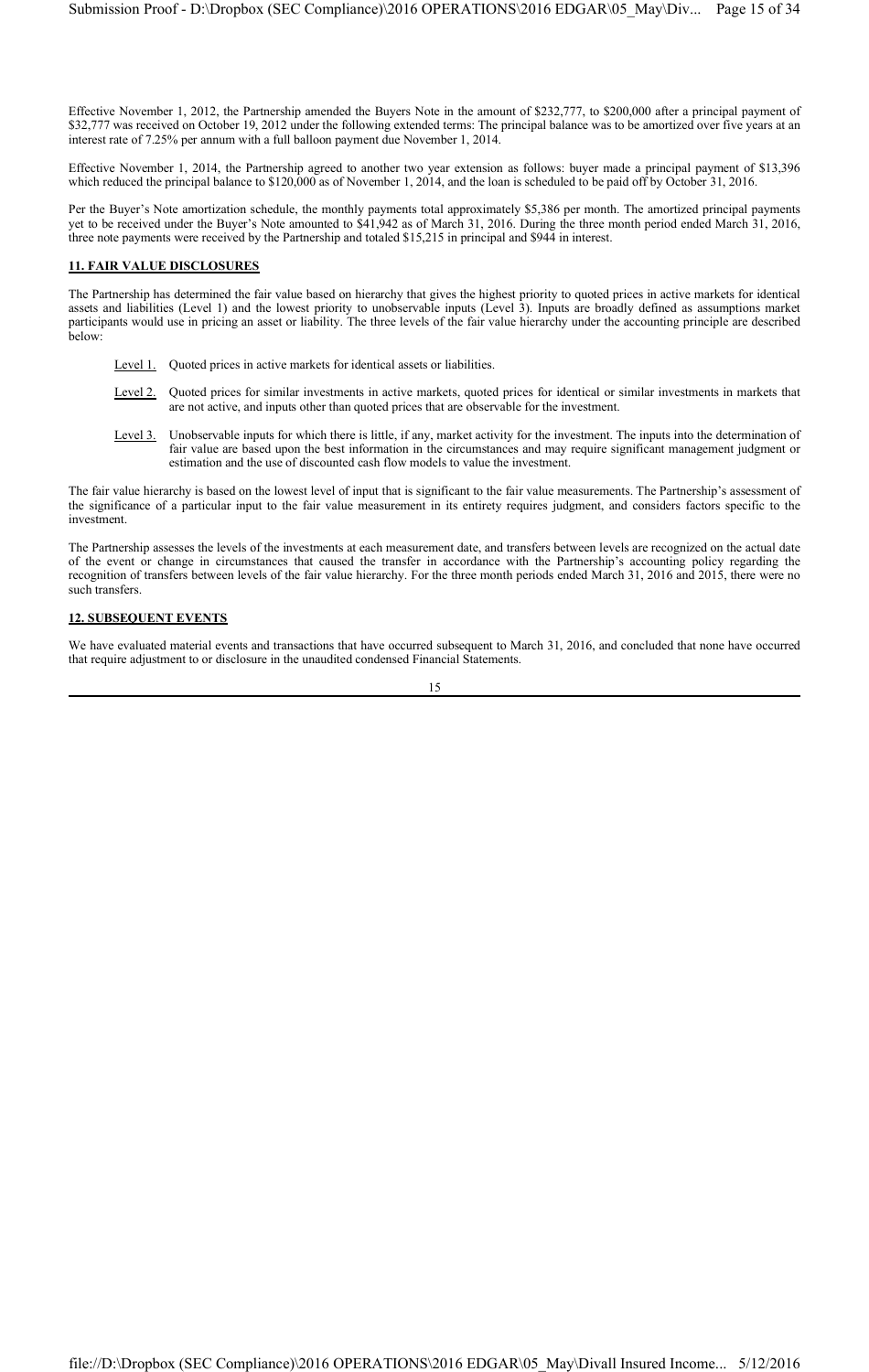#### **Item 2. Management's Discussion and Analysis of Financial Condition and Results of Operations**

#### **CAUTIONARY STATEMENT**

This Quarterly Report on Form 10-Q contains forward-looking statements within the meaning of Section 27A of the Securities Act of 1933, as amended, and Section 21E of the Securities Exchange Act of 1934, as amended (the "Exchange Act"). These forward-looking statements are not historical facts but are the intent, belief or current expectations of management of the Partnership based on its knowledge and understanding of the business and industry. Words such as "may," "anticipates," "expects," "intends," "plans," "believes," "seeks," "estimates," "would," "could," "should" and variations of these words and similar expressions are intended to identify forward-looking statements. Although we believe that the expectations reflected in these forward-looking statements are reasonable, we can give no assurance that these expectations will prove to have been correct. These statements are not guarantees of future performance and are subject to risks, uncertainties and other factors, some of which are beyond our control, are difficult to predict and could cause actual results to differ materially from those expressed or forecasted in the forward-looking statements.

Examples of forward-looking statements include, but are not limited to, statements we make regarding:

- our expectations regarding financial condition or results of operations in future periods;
- our future sources of, and needs for, liquidity and capital resources;
- our expectations regarding economic and business conditions;
- our business strategies and our ability to grow our business;
- our ability to collect rents on our leases;
- our ability to attract and retain tenants;
- future capital expenditures;
- our ability to hire and retain key personnel and consultants; and
- other risks and uncertainties described from time to time in our filings with the Securities and Exchange Commission (the "SEC").

Forward-looking statements that were true at the time made may ultimately prove to be incorrect or false. The Partnership cautions readers not to place undue reliance on forward-looking statements, which reflect management's view only as of the date of this Form 10-Q. All subsequent written and oral forward-looking statements attributable to the Partnership, or persons acting on the Partnership's behalf, are expressly qualified in their entirety by this cautionary statement. Management undertakes no obligation to update or revise forward-looking statements to reflect changed assumptions, the occurrence of unanticipated events or changes to future operating results. Factors that could cause actual results to differ materially from any forward-looking statements made in this Form 10-Q include, without limitation, changes in general economic conditions, changes in real estate conditions, including without limitation, decreases in valuations of real properties, increases in property taxes and lack of buyers should the Partnership want to dispose of a property, lease-up risks, ability of tenants to fulfill their obligations to the Partnership under existing leases, sales levels of tenants whose leases include a percentage rent component, adverse changes to the restaurant market, entrance of competitors to the Partnership's lessees in markets in which the Partnership's investment portfolio of commercial real estate properties (collectively, the "Properties") are located, inability to obtain new tenants upon the expiration of existing leases, the potential need to fund tenant improvements or other capital expenditures out of operating cash flows and, our inability to realize value for Limited Partners upon disposition of the Partnership's assets and such other factors as discussed in Part I, Item 1A. Risk Factors of our Annual Report on Form 10-K for the year end December 31, 2015.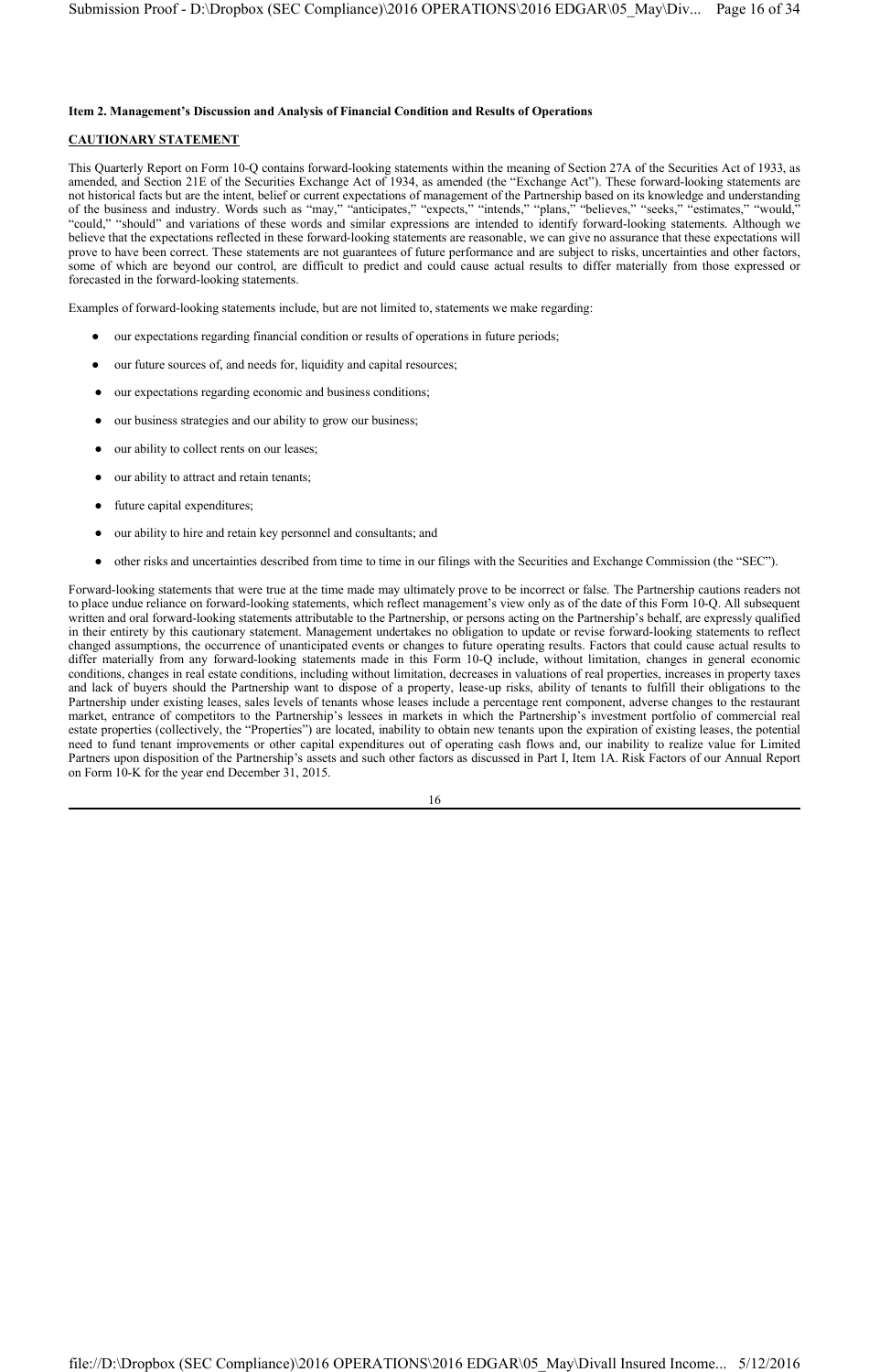#### **Critical Accounting Policies and Estimates**

Management's discussion and analysis of financial condition and results of operations are based upon our consolidated financial statements, which have been prepared in accordance with accounting principles generally accepted in the United States of America ("GAAP"). The preparation of these financial statements requires our management to make estimates and assumptions that affect the reported amounts of assets, liabilities, revenues and expenses, and related disclosure of contingent assets and liabilities. On a regular basis, we evaluate these estimates, including investment impairment. These estimates are based on management's historical industry experience and on various other assumptions that are believed to be reasonable under the circumstances. Actual results may differ from these estimates.

The Partnership believes that its most significant accounting policies deal with:

Depreciation methods and lives- Depreciation of the Properties is provided on a straight-line basis over the estimated useful life of the buildings and improvements. While the Partnership believes these are the appropriate lives and methods, use of different lives and methods could result in different impacts on net income. Additionally, the value of real estate is typically based on market conditions and property performance, so depreciated book value of real estate may not reflect the market value of real estate assets.

Revenue recognition- Rental revenue from investment properties is recognized on a straight-line basis over the life of the respective lease when collectability is assured. Percentage rents are accrued only when the tenant has reached the sales breakpoint stipulated in the lease.

Impairment- The Partnership periodically reviews its long-lived assets, primarily real estate, for impairment whenever events or changes in circumstances indicate that the carrying amount of such assets may not be recoverable. The Partnership's review involves comparing current and future operating performance of the assets, the most significant of which is undiscounted operating cash flows, to the carrying value of the assets. Based on this analysis, if deemed necessary, a provision for possible loss is recognized.

#### **Investment Properties**

As of March 31, 2016, the Partnership owned the Properties which are leased and operated as eleven separate fast-food restaurants. In addition, one Property is located on a parcel of land that is subject to a ground lease. The eleven tenants operate the following: nine Wendy's restaurants, an Applebee's restaurant, and a KFC restaurant. The Properties are located in a total of four states.

Property taxes, general maintenance, insurance and ground rent on the Properties are the responsibility of the tenant. However, when a tenant fails to make the required tax payments or when a property becomes vacant, the Partnership makes the appropriate property tax payments to avoid possible foreclosure of the property. In a property vacancy the Partnership pays for insurance and maintenance related to the vacant property.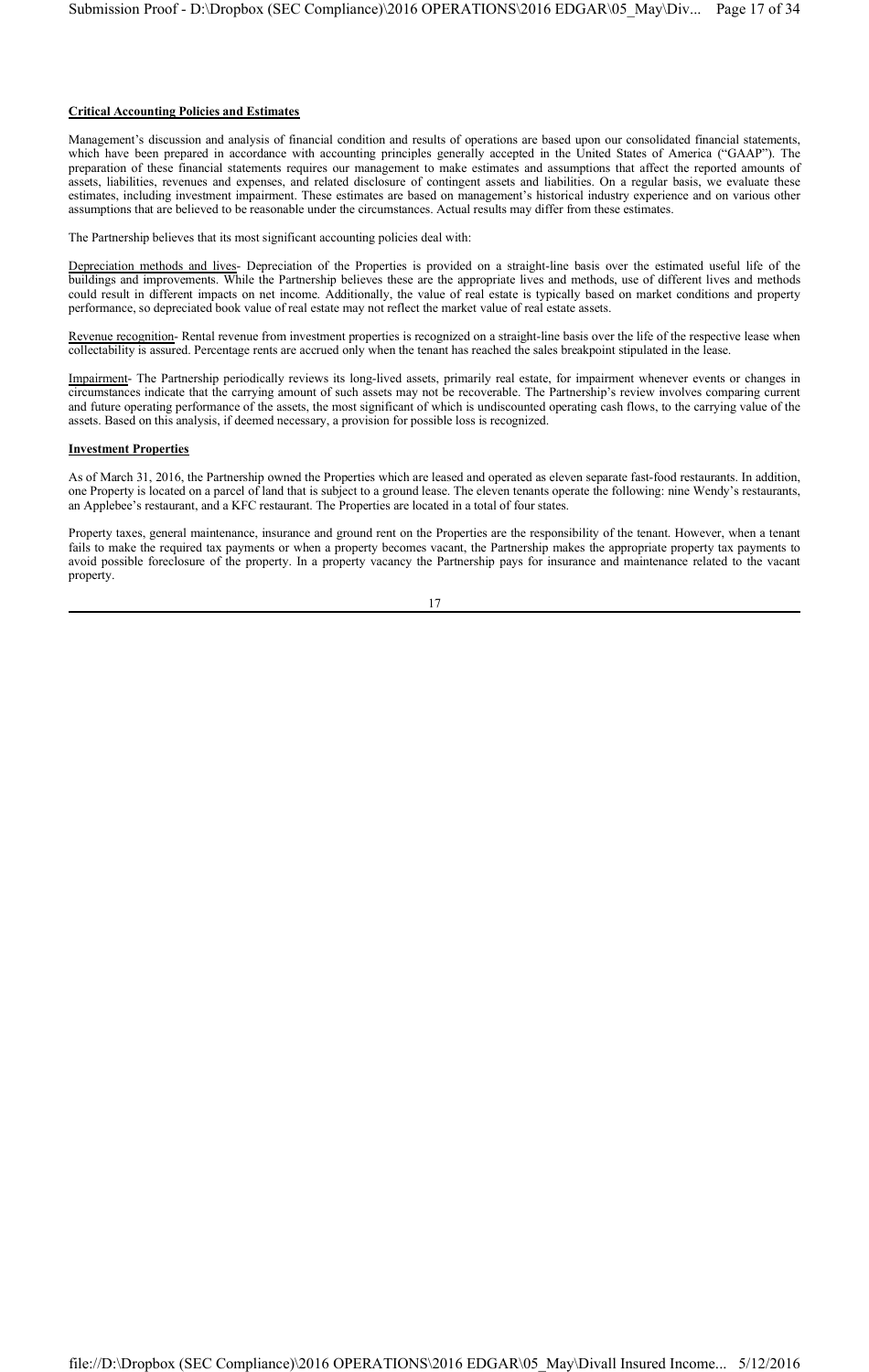Such taxes, insurance and ground rent are accrued in the period in which the liability is incurred. The Partnership leases property to one restaurant which is located on a parcel of land where the Partnership holds a long-term ground lease, as lessee, which is set to expire in 2018. The Partnership has the option to extend the ground lease for two additional ten year periods. The Partnership owns all improvements constructed on the land (including the building and improvements) until the termination of the ground lease, at which time all constructed improvements will become the land owner's property. The tenant, the operator of a KFC restaurant, is responsible for the \$3,400 per month ground lease payment per the terms of its lease with the Partnership.

There were no building improvements capitalized during the three month period ending March 31, 2016.

#### **Net Income**

Net income for the three month periods ended March 31, 2016 and 2015 were \$29,920 and \$6,621, respectively. Net income per limited partnership interest for the three month periods ended March 31, 2016 and 2015 were \$0.65 and \$0.14, respectively.

The increase is the result of lower professional fees paid in the first quarter of 2016 compared to the first quarter of 2015. In mid-2015, the Partnership began using a new service provider for the conversion and filing of reports the Partnership files with the SEC, which has resulted in lower costs and expenses to the Partnership.

#### **Results of Operations**

Income from continuing operations for the three month periods ended March 31, 2016 and 2015 was \$29,920 and \$6,621, respectively.

#### *Three month period ended March 31, 2016 as compared to the three month period ended March 31, 2015:*

*Operating Rental Income:* Rental income for the three month periods ended March 31, 2016 and 2015 was \$243,427 and \$242,705, respectively. The rental income was comprised primarily of monthly lease obligations.

*General and Administrative Expense:* General and administrative expenses for the three month periods ended March 31, 2016 and 2015 were \$19,307 and \$21,047, respectively. General and administrative expenses were comprised of management expense, state/city registration and annual report filing fees, XBRL outsourced fees, office supplies, printing costs, outside storage expenses, copy/fax costs, postage and shipping expenses, long-distance telephone expenses, website fees, bank fees and state income tax expenses. The decrease for the quarter ended March 31, 2016 is due primarily to an increase in postage expense, but offset by lower outsourced XBRL fees and lower offsite storage costs.

*Professional Services:* Professional services expenses for the three month periods ended March 31, 2016 and 2015 were \$85,466 and \$107,825, respectively. Professional services expenses were primarily comprised of investor relations data processing, investor mailings processing, website design, legal, auditing and tax preparation fees, and SEC report conversion and processing fees. The decrease is due primarily to cost savings attributable to decreased fees related to the conversion and filing of the Partnership's SEC reports, in addition to lower audit and investor relations fees.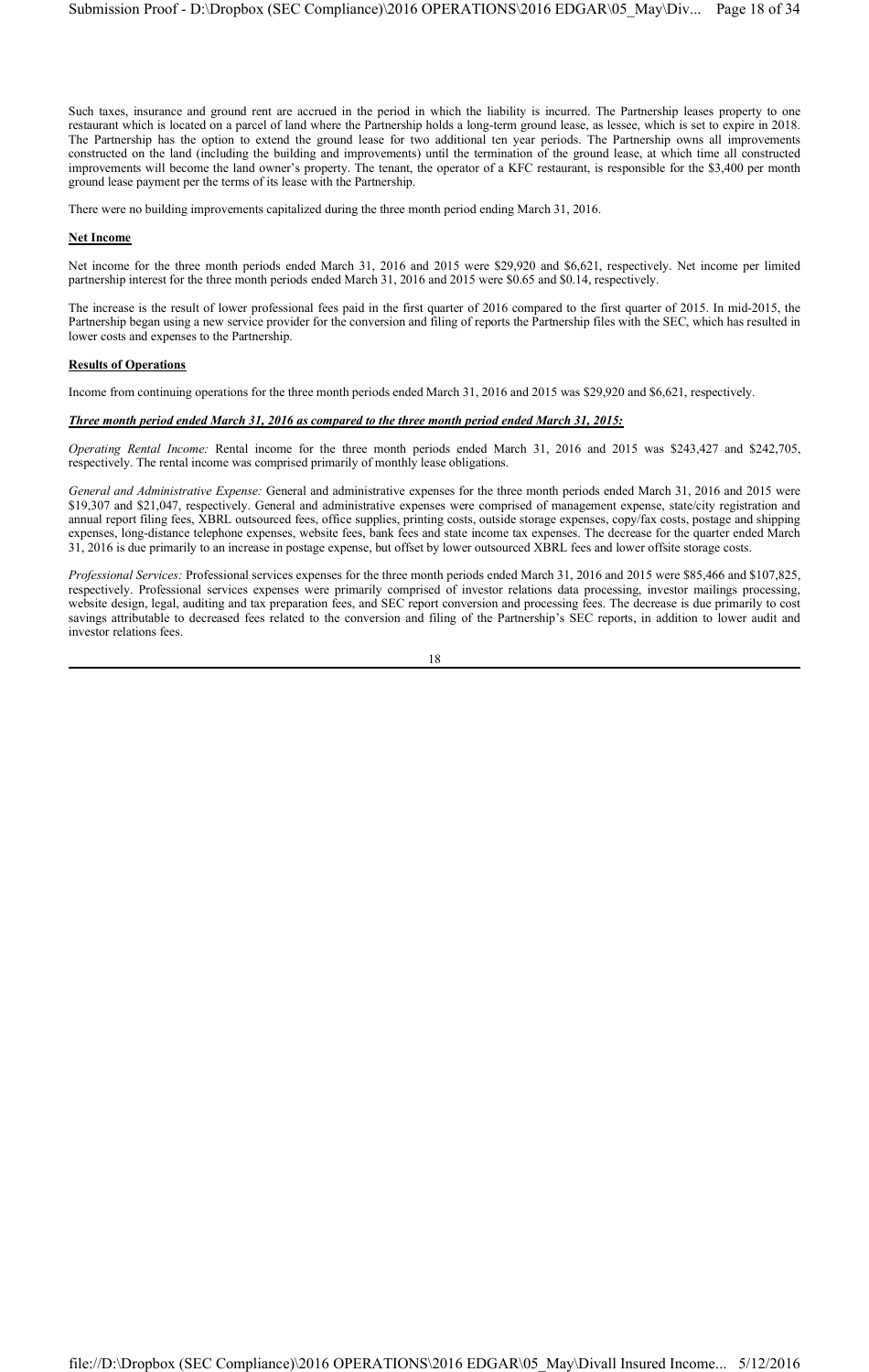#### **Cash Flow Analysis**

Net cash flows provided by operating activities for the three month periods ended March 31, 2016 and 2015 were \$649,923 and \$613,055, respectively. The variance in cash provided by operating activities from 2015 to 2016 is primarily due to the increased net income and increased percentage rents collected year over year, offset by lower accrued payables.

Cash flows provided from investing activities for the three month periods ended March 31, 2016 and 2015 were \$9,728 and \$8,667, respectively. These amounts were comprised of the receipt of note receivable principal payments from the Buyer's Note in relation to the 2009 sale of the Panda Buffet property, and the decrease in deferred rent relating to the revised terms of the Wendy's – Mt. Pleasant, South Carolina lease. The amount for the 2016 period is higher because of the higher principal payments received from the Buyer's Note.

For the three month period ended March 31, 2016, cash flows used in financing activities was \$120,120 and consisted of aggregate Limited Partner distributions of \$120,000, and General Partner distributions of \$120. For the three month period ended March 31, 2015, cash flows used in financing activities was \$600,026 and consisted of aggregate Limited Partner distributions of \$600,000, which included \$489,558 in net sale proceeds from the December 2014 sale of the vacant Des Moines, IA property, \$18,057 in Buyer's Note principal payments received in relation to the 2009 sale of the Panda Buffet property, and General Partner distributions of \$26.

#### **Liquidity and Capital Resources**

The Partnership's cash balance was \$786,322 at March 31, 2016. Cash of \$600,000, including \$549,289 of 2015 percentage rents received, is anticipated to be used to fund the anticipated 2016 first quarter aggregate distribution to Limited Partners on May 16, 2016, and cash of approximately \$38,179 is anticipated to be used for the payment of quarter-end accrued liabilities, which are included in the balance sheets. The remainder represents amounts deemed necessary to allow the Partnership to operate normally.

The Partnership's principal demands for liquidity historically have been, and are expected to be, for the payment of operating expenses and distributions. Management anticipates that cash generated through the operations of the Properties and sales of Properties will primarily provide the sources for future Partnership liquidity and Limited Partner distributions. During the process of leasing the Properties, the Partnership may experience competition from owners and managers of other properties. As a result, in connection with negotiating tenant leases, along with recognizing market conditions, the Partnership may offer rental concessions, or other inducements, which may have an adverse impact on the results of the Partnership's operations. The Partnership is also in competition with sellers of similar properties to locate suitable purchasers for its Properties. The two primary liquidity risks in the absence of mortgage debt are the Partnership's inability to collect rent receivables and near or chronic property vacancies. The amount of cash to be distributed to our Limited Partners is determined by the General Partner and is dependent on a number of factors, including funds available for payment of distributions, capital expenditures, and taxable income recognition matching, which is primarily attributable to percentage rents and property sales.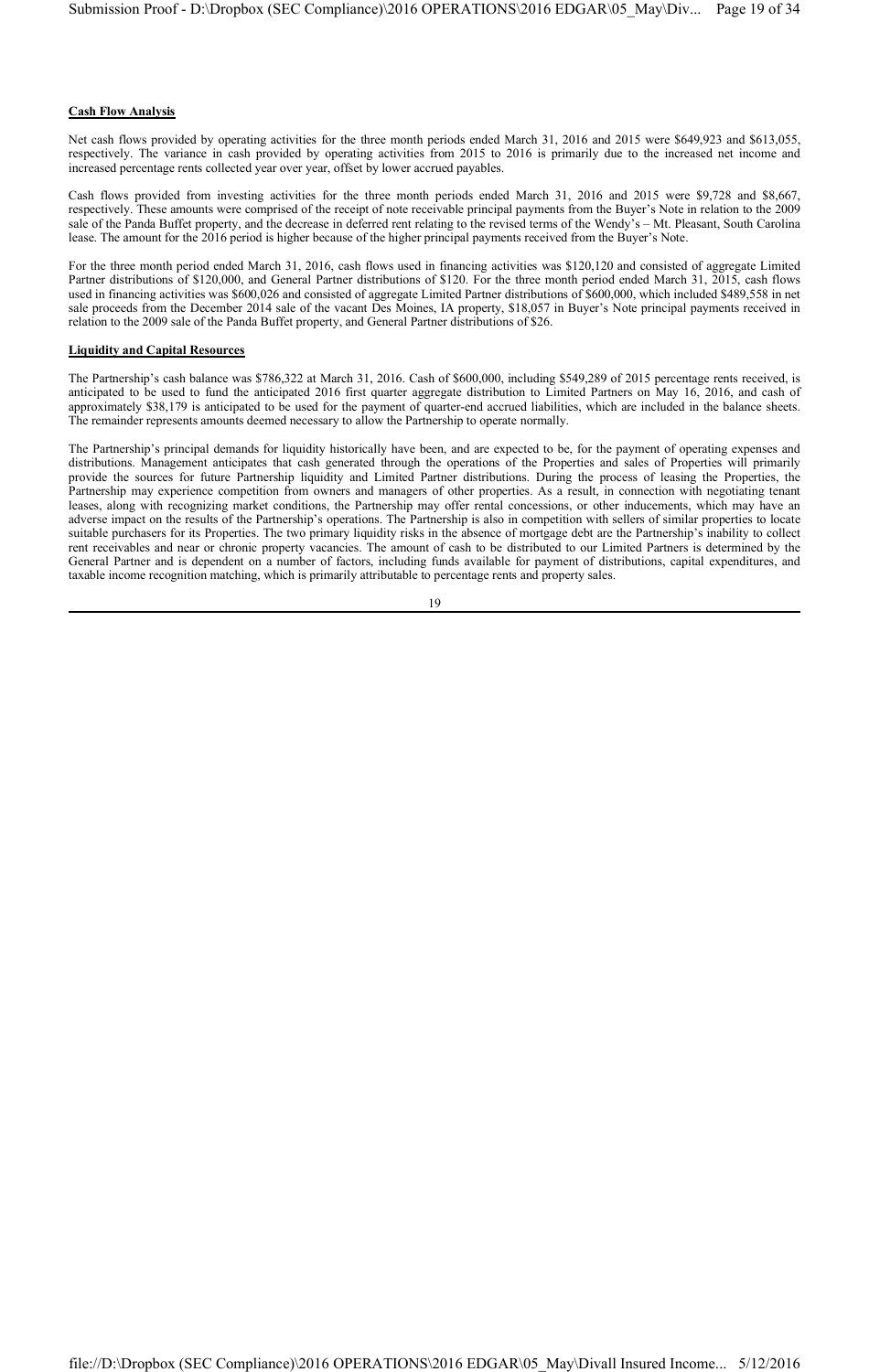As of March 31, 2016, the current eleven operating Properties were leased 100 percent. In addition, the Partnership collected 100% of its base rent from current operating tenants for the period ended March 31, 2016 and the fiscal year ended December 31, 2015, which we believe is a good indication of overall tenant quality and stability.

There are two leases set to expire in 2016. A lease for a Property operated as an Applebee's restaurant expires October 31, 2016 and the Partnership anticipates that the tenant will exercise another of its remaining two year options. The lease for the Property located in Martinez, GA and operated as a Wendy's restaurant expires on November 6, 2016. On February 16, 2016, the Partnership received a Notice of Lease Surrender in connection with that lease. The tenant will not be renewing the lease when it expires on November 6, 2016 and will cease doing business and vacate the premises prior to that date. The Partnership anticipates that it will be able to identify a new tenant for the Martinez, GA Property. However, if that Property sits vacant for longer than anticipated, or if the Applebee's franchisee identified above does not renew its lease, the vacancy of one or more Properties even for short durations of time would likely impact the operating revenues and expenses of the Partnership, and, correspondingly diminished cash flow from operations would adversely affect distributions.

Nine of the Partnership's eleven Properties operate as Wendy's fast food restaurants and are franchises of the international Wendy's Company. Operating base rents from the nine Wendy's leases comprised approximately 79% of the total 2015 operating base rents. At December 31, 2015, additional 2015 percentage rents totaled \$549,289, \$546,453 of which were unbilled and accrued in relation to the Properties operated as Wendy's restaurants. Therefore, during the fiscal year 2015, the Partnership generated approximately 86% of its total operating revenues from these nine Properties. Additionally, as of March 31, 2016, these nine Properties exceeded 75% of the Partnership's total Properties, both by asset value and number. One of the Wendy's leases is set to expire in November 2016, another seven are set to expire in November 2021, with a ninth lease set to expire in November 2026.

Since more than 75% of the Properties, both by historical asset value and number, are leased to Wendy's franchises, the financial status of the three tenants may be considered material to investors. At the request of the Partnership, Wendgusta, Wendcharles I and Wendcharles II provided the Partnership with a copy of their reviewed financial statements for the fiscal years ended December 27, 2015 and December 28, 2014. Those reviewed financial statements prepared by Wendgusta's, Wendcharles I's and Wendcharles II's accountants are attached as Exhibits 99.0, 99.1 and 99.2, respectively, to the Partnership's December 31, 2015 Annual Report on Form 10-K, filed with the SEC on March 25, 2016. The Partnership has no rights to audit or review Wendgusta's, Wendcharles I's or Wendcharles II's financial statements and the Partnership's independent registered public accounting firm has not audited or reviewed the financial statements received from Wendgusta, Wendcharles I or Wencharles II.

#### **Disposition Policies**

The General Partner intends to hold the Properties until such time as a sale or other disposition appears to be advantageous to achieve the Partnership's investment objectives or until it appears that such objectives will either currently not be met or not be met in the future. In deciding whether to sell Properties, the General Partner considers factors such as potential capital appreciation or depreciation, cash flow and federal income tax considerations, including possible adverse federal income tax consequences to the Limited Partners. The General Partner may exercise its discretion as to whether and when to sell a Property, and there is no obligation to sell any of the Properties at any particular time, except upon Partnership termination on November 30, 2020 or if Limited Partners holding a majority of the outstanding limited partnership interests vote to liquidate and dissolve the Partnership in response to a formal consent solicitation to liquidate the Partnership.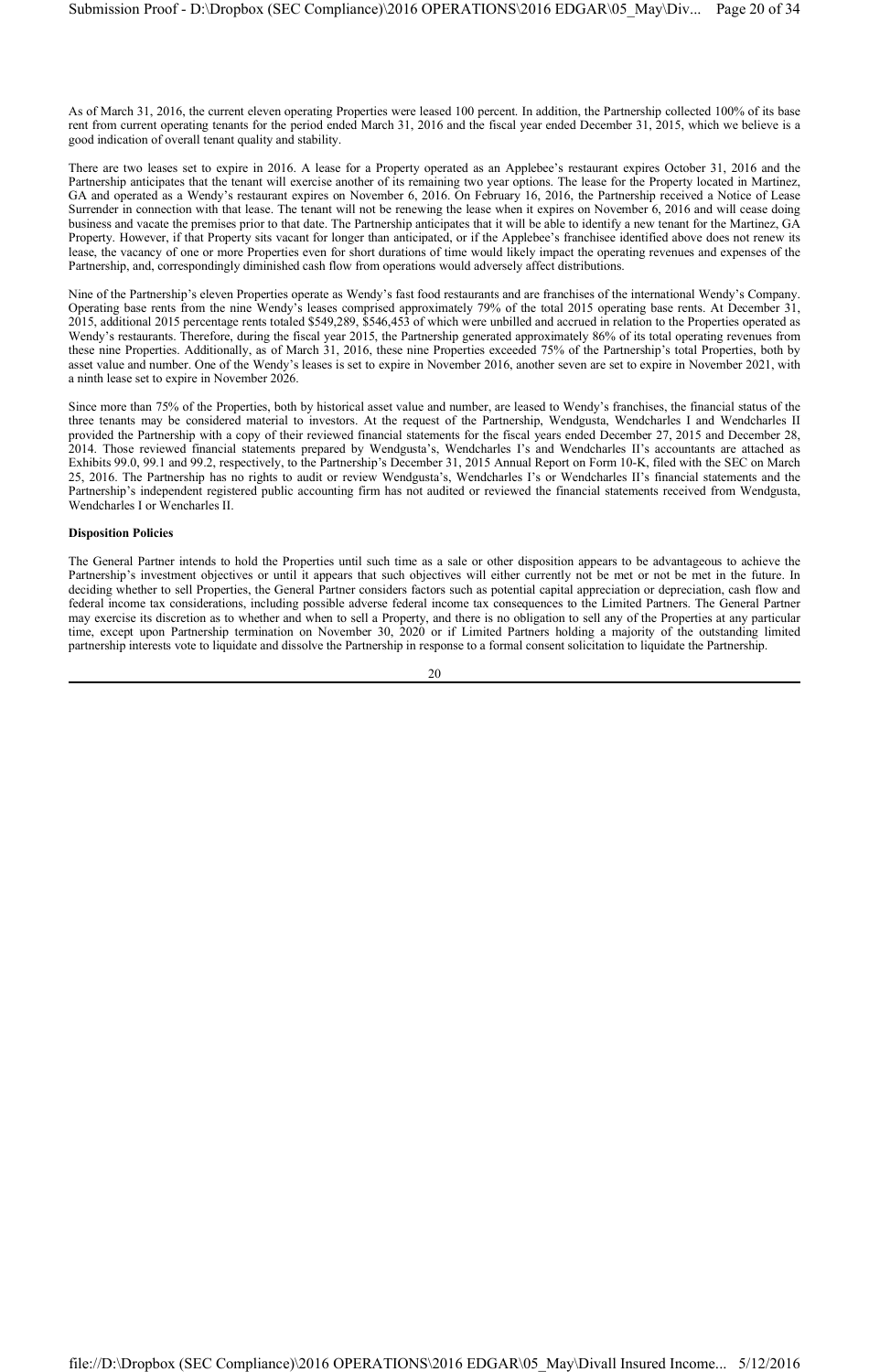## **Item 3. Quantitative and Qualitative Disclosure About Market Risk**

As a smaller reporting company, the Partnership is not required to provide the information required by Item 305 of Regulation S-K.

#### **Item 4. Controls and Procedures**

#### *Controls and Procedures*:

The Partnership's management, including the persons performing the functions of the Partnership's principal executive officer and principal financial officer, have concluded that the Partnership's disclosure controls and procedures (as defined in Rules 13a-15(e) and 15d-15(e) under the Exchange Act) as of the end of the period covered by this report were effective based on the evaluation of these controls and procedures as required by paragraph (b) of Rule 13a-15 or Rule 15d-15 under the Exchange Act.

*Changes in Internal Control over Financial Reporting*:

There has been no change in the Partnership's internal control over financial reporting (as such term is defined in Rules 13a-15(f) and 15d-15(f) under the Exchange Act) that occurred during the fiscal quarter ending March 31, 2016 that has materially affected, or is reasonably likely to materially affect, the Partnership's internal control over financial reporting. 21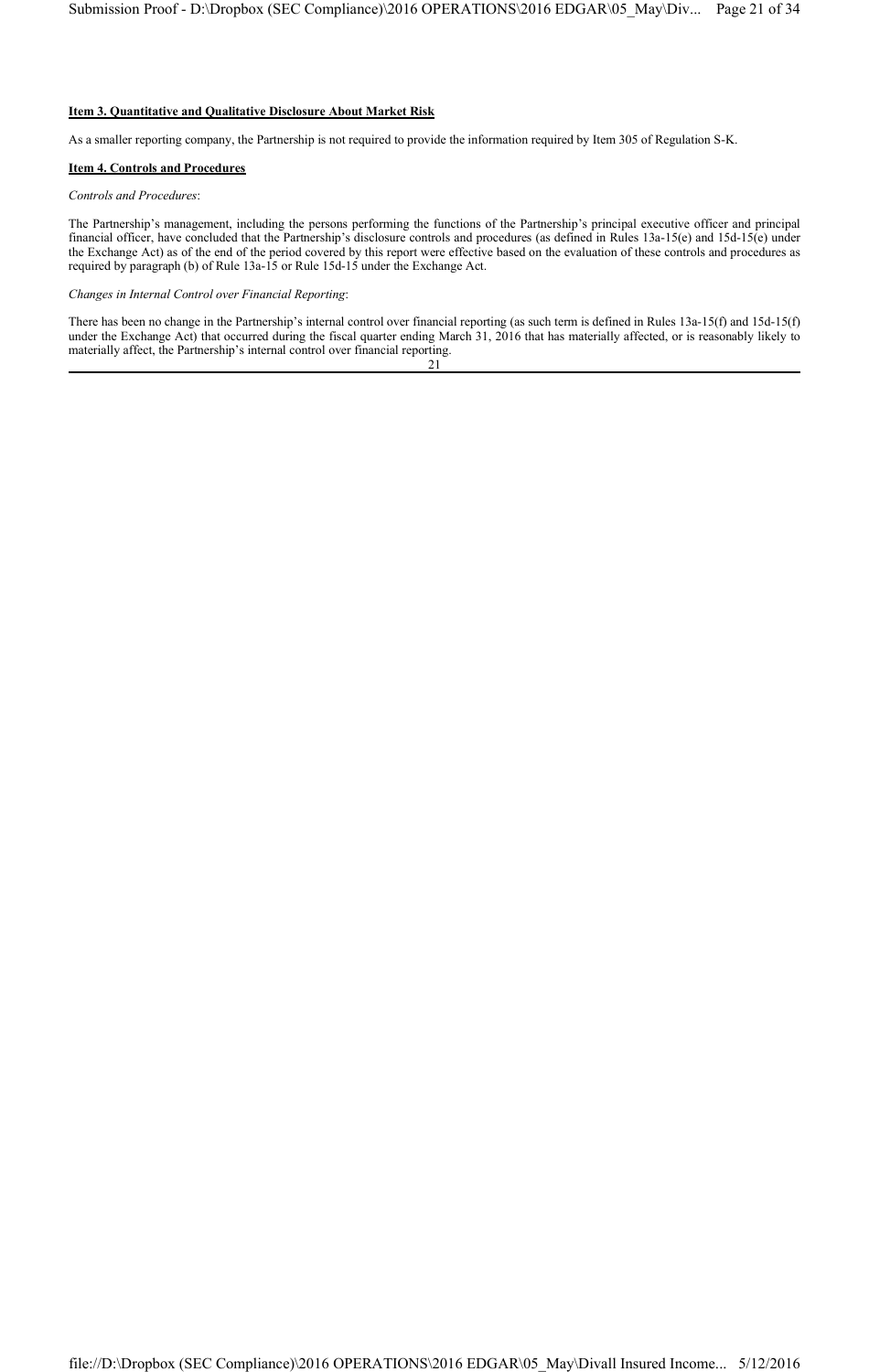#### **PART II - OTHER INFORMATION**

## **Item 1. Legal Proceedings**

As of the date of this report there are no material pending legal proceedings to which the Partnership is a party.

#### **Item 1a. Risk Factors**

Not Applicable.

## **Item 2. Unregistered Sales of Equity Securities and Use of Proceeds**

None.

**Item 3. Defaults Upon Senior Securities**

None.

**Item 4. Mine Safety Disclosures**

Not applicable.

#### **Item 5. Other Information**

None.

#### **Item 6. Exhibits**

- (a) Listing of Exhibits
	- 3.1 Certificate of Limited Partnership dated November 20, 1987, filed as Exhibit 3.7 to the Partnership's Annual Report on Form 10-K filed March 22, 2013, Commission File 0-17686, and incorporated herein by reference.
	- 4.1 Agreement of Limited Partnership dated as of November 20, 1987, amended as of November 25, 1987, and February 20, 1988, filed as Exhibit 3A to Amendment No. 1 to the Partnership's Registration Statement on Form S-11 as filed on February 22, 1988, and incorporated herein by reference.
	- 4.2 Amendments to Amended Agreement of Limited Partnership dated as of June 21, 1988, included as part of Supplement dated August 15, 1988, filed under Rule 424(b)(3), Commission File 0-17686, and incorporated herein by reference.
	- 4.3. Amendment to Amended Agreement of Limited Partnership dated as of February 8, 1993, filed as Exhibit 3.3 to the Partnership's Annual Report on Form10-K for the year ended December 31, 1992, Commission File 0-17686, and incorporated herein by reference.
	- 4.4 Amendment to Amended Agreement of Limited Partnership dated as of May 26, 1993, filed as Exhibit 3.4 to the Partnership's Annual Report on Form10-K for the year ended December 31, 1993, Commission File 0-17686, and incorporated herein by reference.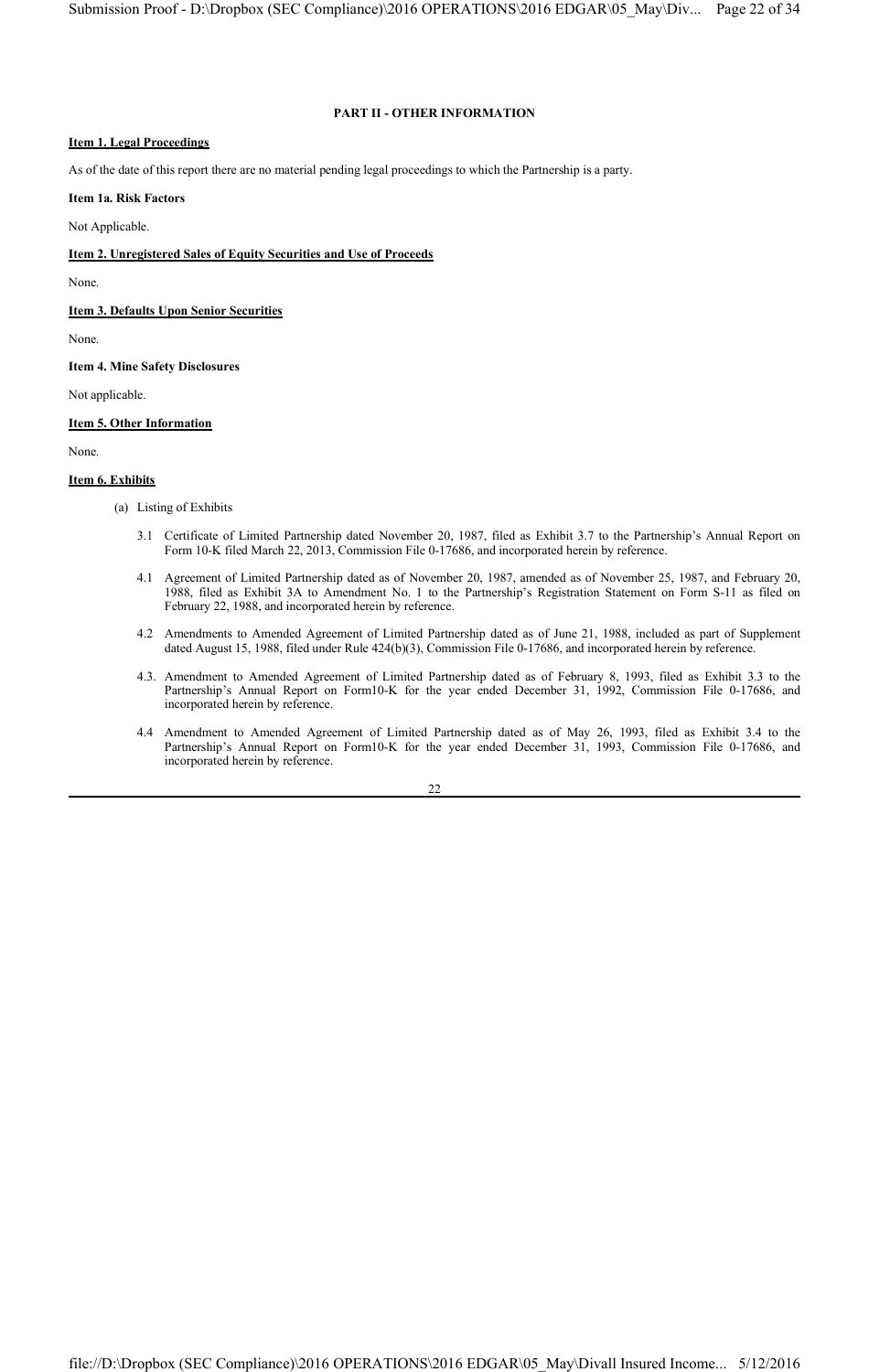- 4.5 Amendment to Amended Agreement of Limited Partnership dated as of June 30, 1994, filed as Exhibit 3.5 to the Partnership's Annual Report on Form 10-K for the year ended December 31, 1994, Commission File 0-17686, and incorporated herein by reference.
- 4.6 Amendment to Amended Agreement of Limited Partnership dated as of November 9, 2009, filed as Exhibit 4.1 to the Partnership's Quarterly Report on Form 10-Q filed November 12, 2009, Commission File 0-17686, and incorporated herein by reference.
- 31.1 SOX 302 Certification
- 31.2 SOX 302 Certification
- 32.1Certification of Periodic Financial Report Pursuant to 18 U.S.C. Section 1350.
- 99.1 Correspondence to the Limited Partners, scheduled to be mailed on or about May 16, 2016, regarding the first quarter of 2016 distribution.
- 101 The following materials from the Partnership's Quarterly Report on Form 10-Q for the quarter ended, formatted in XBRL (Extensible Business Reporting Language): (i) Unaudited Condensed Balance Sheets at March 31, 2016 and December 31, 2015, (ii) Unaudited Condensed Statements of Income for the three month periods ended March 31, 2016 and 2015, (iii) Unaudited Condensed Statement of Cash Flows for the three month periods ended March 31, 2016 and 2015, and (iv) Notes to the Unaudited Condensed Financial Statements.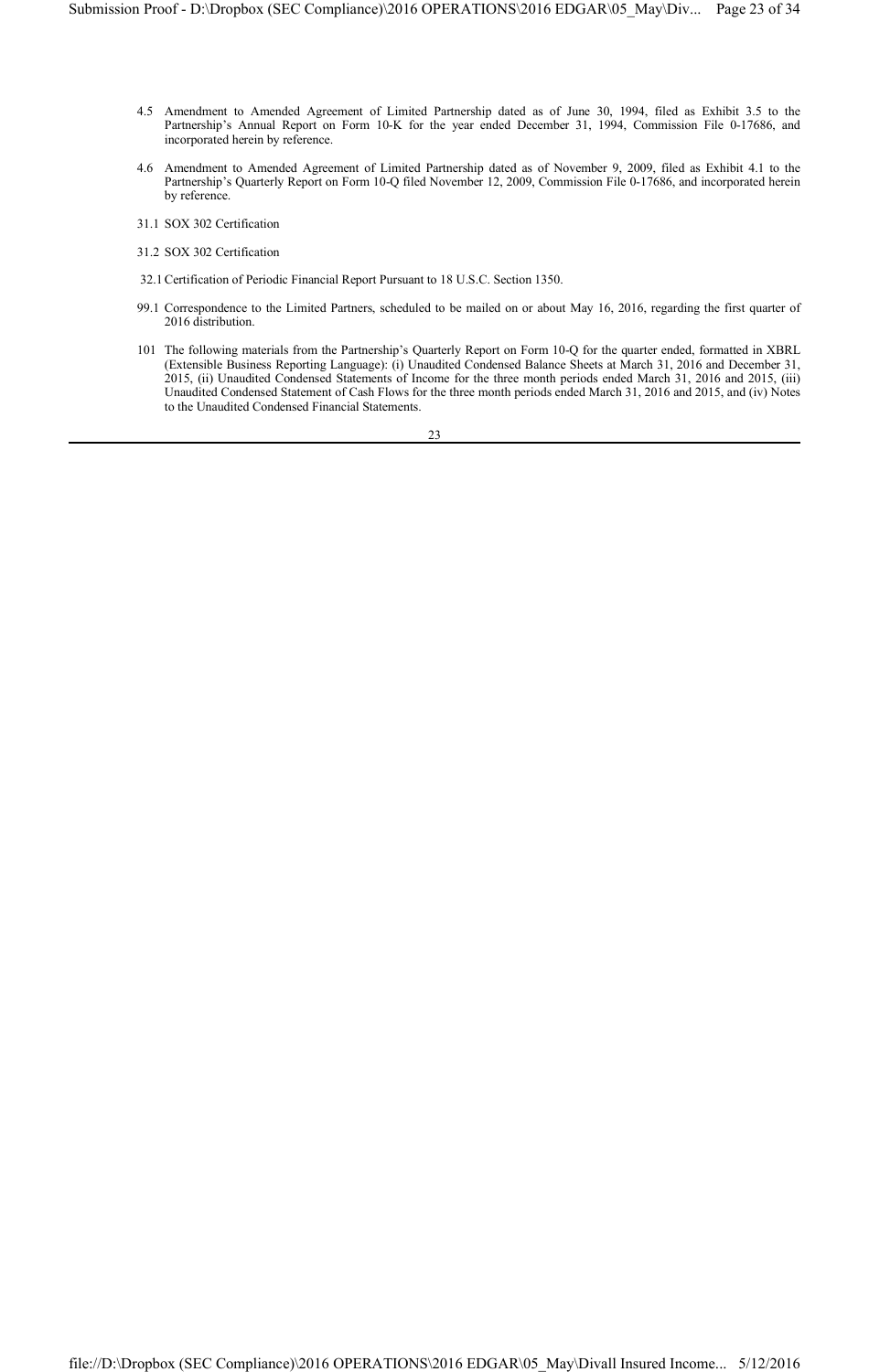## **SIGNATURES**

Pursuant to the requirements of the Securities Exchange Act of 1934, the Registrant has duly caused this report to be signed on its behalf by the undersigned, thereunto duly authorized.

## **DIVALL INSURED INCOME PROPERTIES 2 LIMITED PARTNERSHIP**

By: */s/ Lynette L. DeRose* Lynette L. DeRose (Chief Financial Officer and Duly Authorized Officer of the Partnership)

Date: May 12, 2016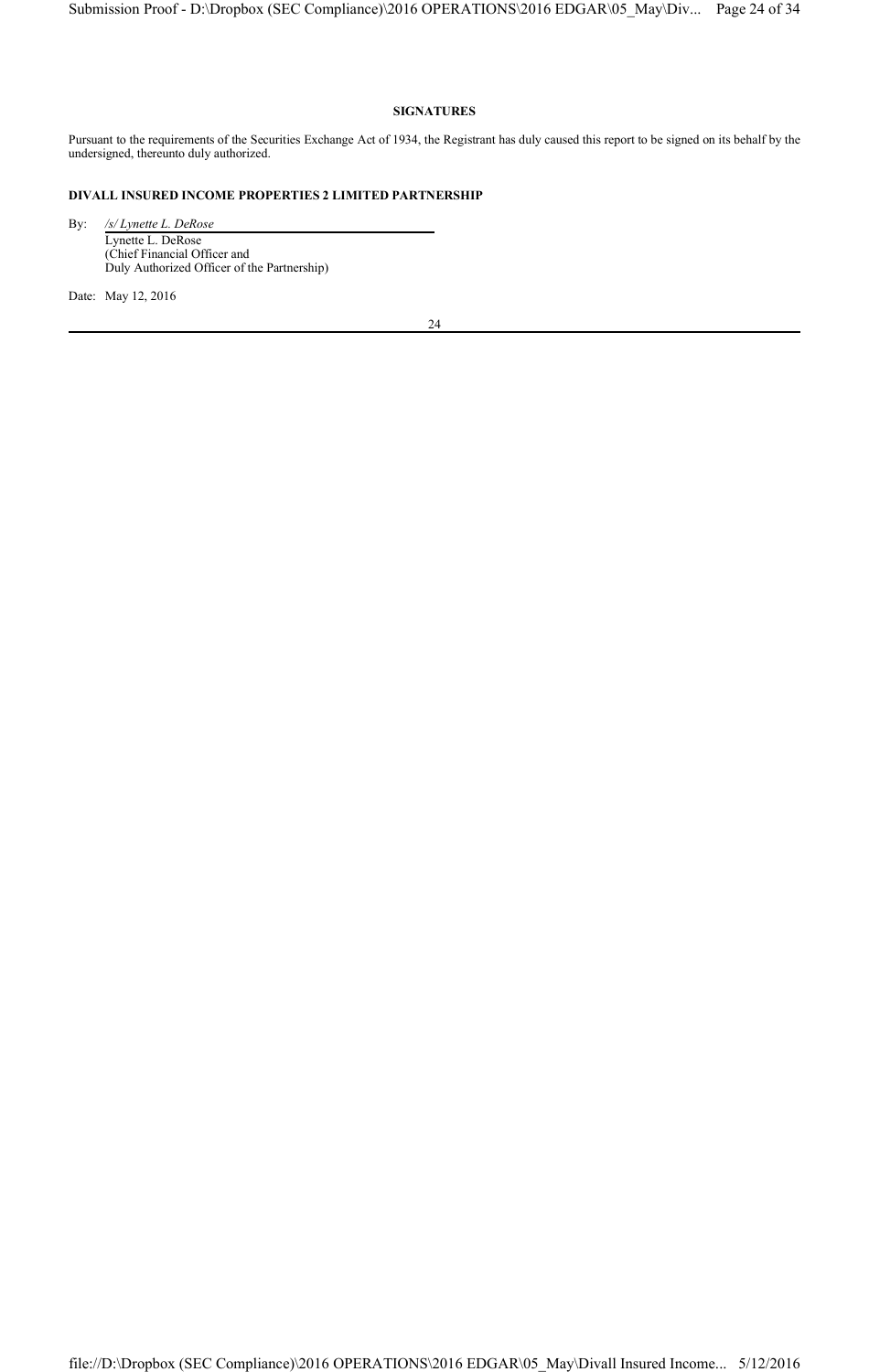#### **CERTIFICATIONS**

I, Lynette L. DeRose, certify that:

- 1. I have reviewed this quarterly report on Form 10-Q of DiVall Insured Income Properties 2 Limited Partnership;
- 2. Based on my knowledge, this quarterly report does not contain any untrue statement of a material fact or omit to state a material fact necessary to make the statements made, in light of the circumstances under which such statements were made, not misleading with respect to the period covered by this report;
- 3. Based on my knowledge, the financial statements, and other financial information included in this report, fairly present in all material respects the financial condition, results of operations and cash flows of the registrant as of, and for, the periods presented in this report;
- 4. The Registrant's other certifying officer and I are responsible for establishing and maintaining disclosure controls and procedures (as defined in Exchange Act Rules 13a-15(e) and 15d-15(e)) and internal control over financial reporting (as defined in Exchange Act Rules 13a-15(f) and 15d-15(f)) for the registrant and have:
	- a) Designed such disclosure controls and procedures, or caused such disclosure controls and procedures to be designed under our supervision**,** to ensure that material information relating to the registrant, including its consolidated subsidiaries, is made known to us by others within those entities, particularly during the period in which this report is being prepared;
	- b) Designed such internal control over financial reporting, or caused such internal control over financial reporting to be designed under our supervision, to provide reasonable assurance regarding the reliability of financial reporting and the preparation of financial statements for external purposes in accordance with generally accepted accounting principles;
	- c) Evaluated the effectiveness of the registrant's disclosure controls and procedures and presented in this report our conclusions about the effectiveness of the disclosure controls and procedures, as of the end of the period covered by this report based on such evaluation; and
	- d) Disclosed in this report any change in the registrant's internal control over financial reporting that occurred during the registrant's most recent fiscal quarter (the registrant's fourth fiscal quarter in the case of an annual report) that has materially affected, or is reasonably likely to materially affect, the registrant's internal control over financial reporting; and
- 5. The registrant's other certifying officer and I have disclosed, based on our most recent evaluation of internal control over financial reporting, to the registrant's auditors and the audit committee of the registrant's board of directors (or persons performing the equivalent functions):
	- a) All significant deficiencies and material weaknesses in the design or operation of internal control over financial reporting which are reasonably likely to adversely affect the registrant's ability to record, process, summarize and report financial information; and
	- b) Any fraud, whether or not material, that involves management or other employees who have a significant role in the registrant's internal control over financial reporting.

Dated: May 12, 2016 **By:** */s/ Lynette L. DeRose* 

Chief Financial Officer of the Partnership (principal financial officer of the registrant)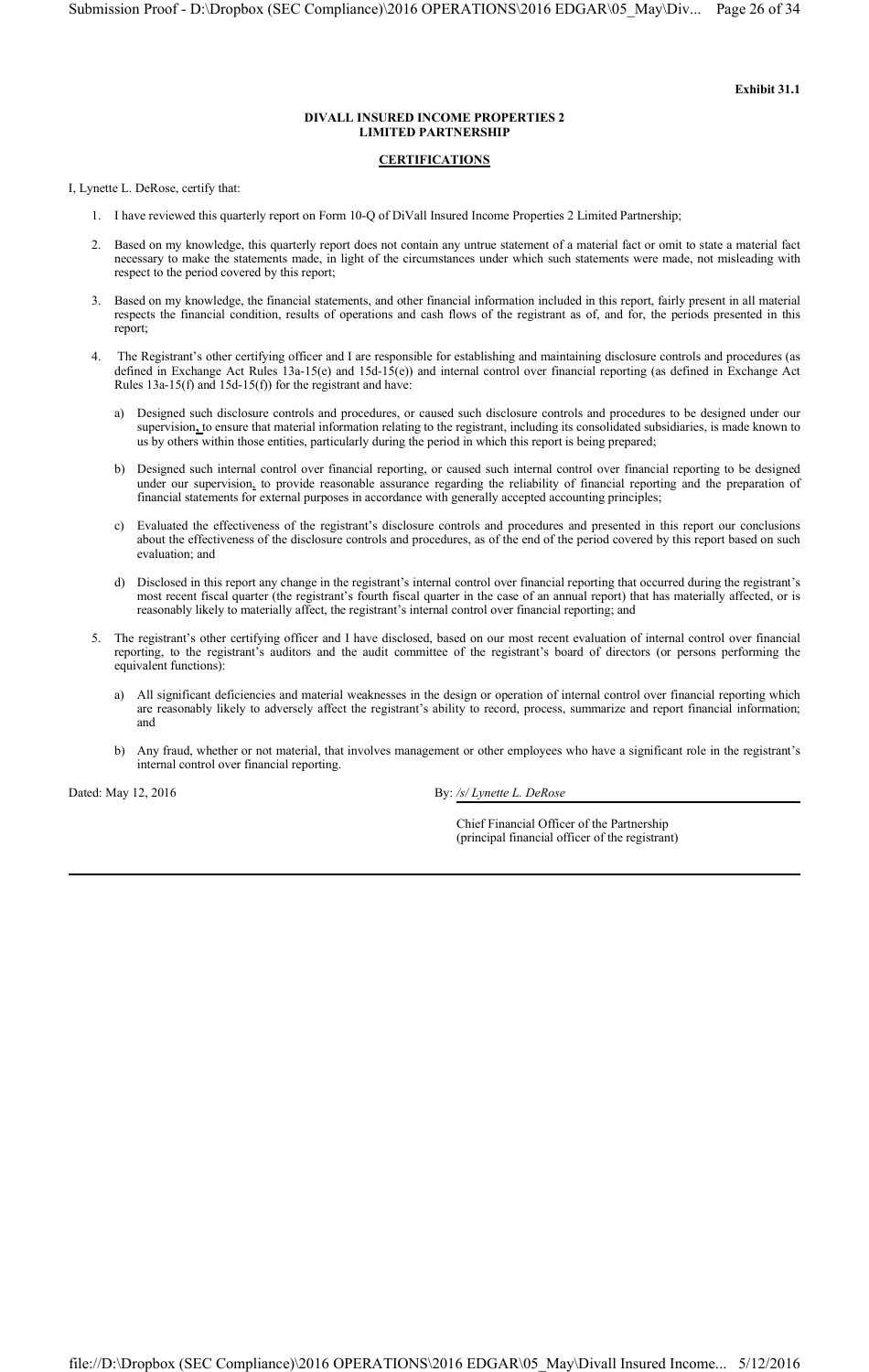#### **CERTIFICATIONS**

I, Bruce A. Provo, certify that:

- 1. I have reviewed this quarterly report on Form 10-Q of DiVall Insured Income Properties 2 Limited Partnership;
- 2. Based on my knowledge, this quarterly report does not contain any untrue statement of a material fact or omit to state a material fact necessary to make the statements made, in light of the circumstances under which such statements were made, not misleading with respect to the period covered by this report;
- 3. Based on my knowledge, the financial statements, and other financial information included in this report, fairly present in all material respects the financial condition, results of operations and cash flows of the registrant as of, and for, the periods presented in this report;
- 4. The Registrant's other certifying officer and I are responsible for establishing and maintaining disclosure controls and procedures (as defined in Exchange Act Rules 13a-15(e) and 15d-15(e)) and internal control over financial reporting (as defined in Exchange Act Rules  $13a-15(f)$  and  $15d-15(f)$  for the registrant and have:
	- a) Designed such disclosure controls and procedures, or caused such disclosure controls and procedures to be designed under our supervision, to ensure that material information relating to the registrant, including its consolidated subsidiaries, is made known to us by others within those entities, particularly during the period in which this report is being prepared;
	- b) Designed such internal control over financial reporting, or caused such internal control over financial reporting to be designed under our supervision, to provide reasonable assurance regarding the reliability of financial reporting and the preparation of financial statements for external purposes in accordance with generally accepted accounting principles;
	- c) Evaluated the effectiveness of the registrant's disclosure controls and procedures and presented in this report our conclusions about the effectiveness of the disclosure controls and procedures, as of the end of the period covered by this report based on such evaluation; and
	- d) Disclosed in this report any change in the registrant's internal control over financial reporting that occurred during the registrant's most recent fiscal quarter (the registrant's fourth fiscal quarter in the case of an annual report) that has materially affected, or is reasonably likely to materially affect, the registrant's internal control over financial reporting; and
- 5. The registrant's other certifying officer and I have disclosed, based on our most recent evaluation of internal control over financial reporting, to the registrant's auditors and the audit committee of the registrant's board of directors (or persons performing the equivalent functions):
	- a) All significant deficiencies and material weaknesses in the design or operation of internal control over financial reporting which are reasonably likely to adversely affect the registrant's ability to record, process, summarize and report financial information; and
	- b) Any fraud, whether or not material, that involves management or other employees who have a significant role in the registrant's internal control over financial reporting.

Dated: May 12, 2016 **By:** */s/ Bruce A. Provo* 

President, and Chief Executive Officer of The Provo Group, Inc., the General Partner of the Partnership (principal executive officer of the registrant)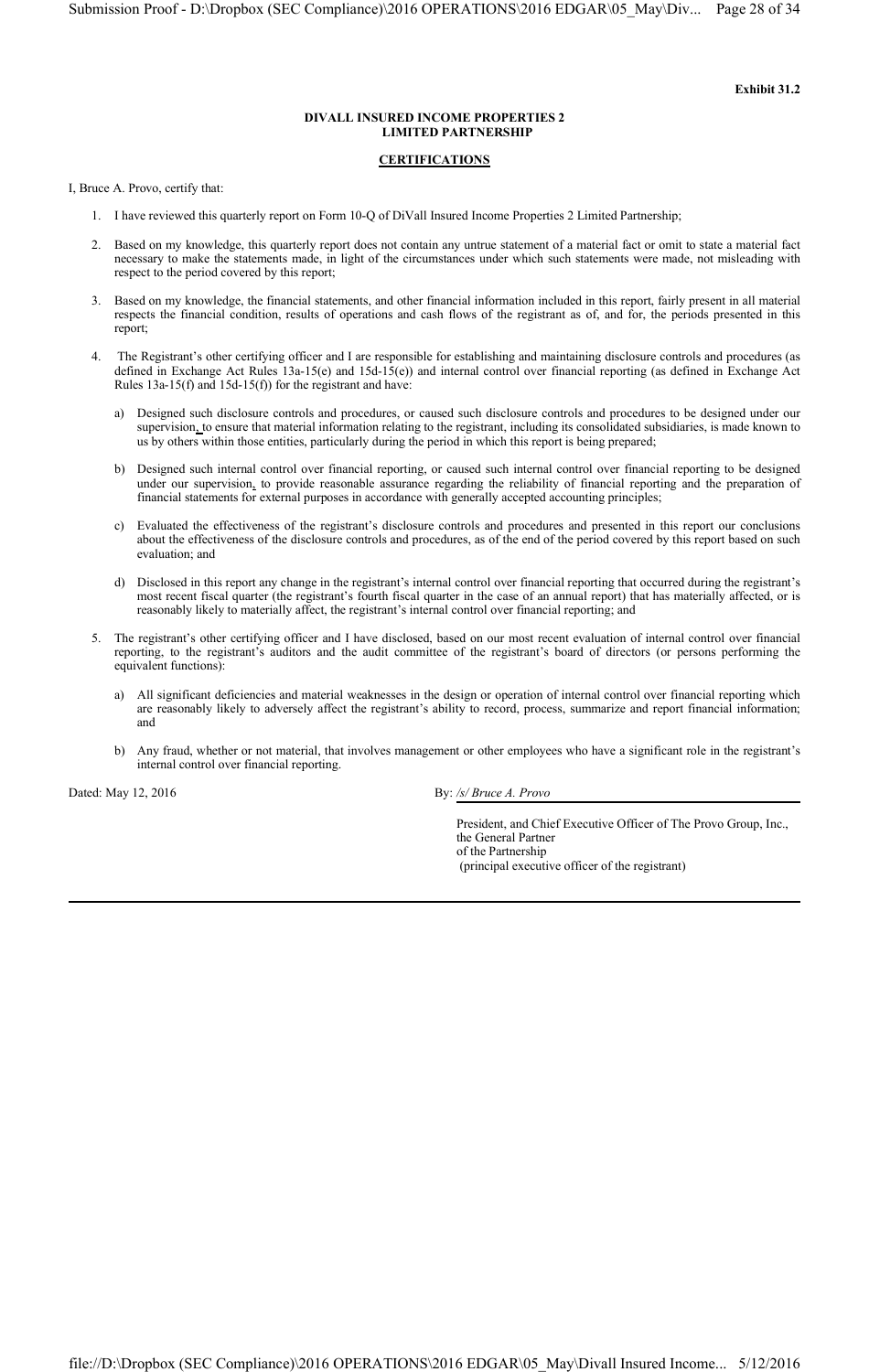#### **Certification of Periodic Financial Report Pursuant to 18 U.S.C. Section 1350**

Pursuant to 18 U.S.C. Section 1350, as adopted pursuant to Section 906 of the Sarbanes-Oxley Act of 2002, the undersigned principal executive officer and principal financial officer of DiVall Insured Income Properties 2 Limited Partnership (the "Company") certify that this Quarterly Report on Form 10-Q of the Company for the period ended March 31, 2016 fully complies with the requirements of Section 13(a) or 15(d) of the Securities Exchange Act of 1934 and that information contained in the report fairly presents, in all material respects, the financial condition and results of operations of the Company.

Dated: May 12, 2016 By: */s/ Lynette L. DeRose* 

Chief Financial Officer of the Partnership (principal financial officer of the registrant)

By: */s/ Bruce A. Provo*

President, and Chief Executive Officer of The Provo Group, Inc., the General Partner of the Partnership (principal executive officer of the registrant)

This certification is made solely for the purpose of 18 U.S.C. Section 1350, subject to the knowledge standard contained therein, and not for any other purpose.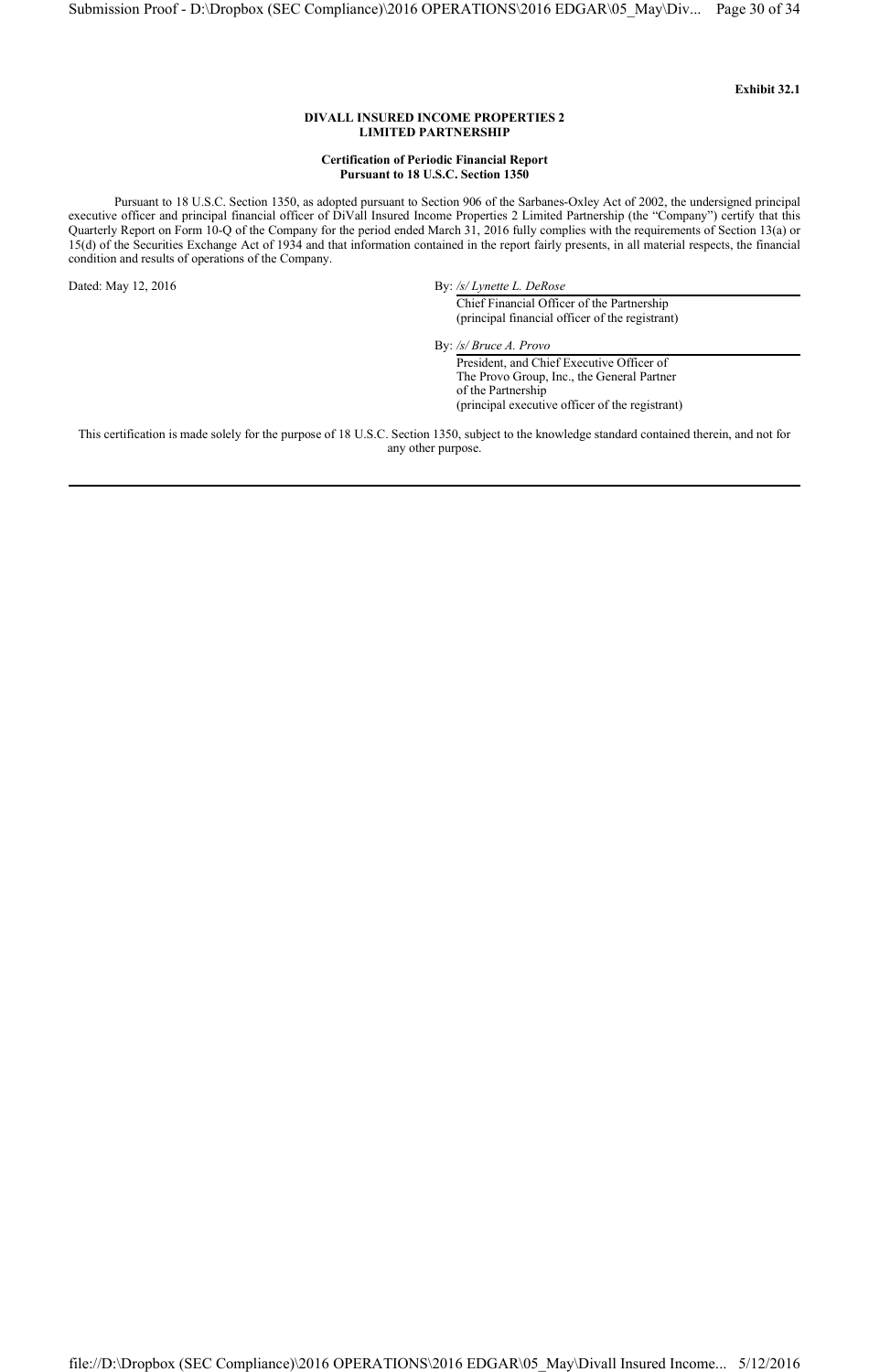# **DiVall Insured Income Properties 2, L.P. Quarterly News**

A Publication of The Provo Group, Inc.

May 16, 2016

## **2016 First Quarter Distribution** will be \$600,000, or

## \$12.96 per unit

Total percentage rents earned in 2015 were \$549,289 up from \$500,746 in 2014. The increase is attributable to stronger sales volume across multiple Wendy's locations inside our portfolio of properties. Cash received from the percentage rents will be distributed to the limited partners as part of the first quarter distribution, scheduled to be mailed on May 16, 2016.

For 2016, our first quarter earnings were higher than in the first quarter of 2015, primarily due to lower audit fees and decreased professional fees related to SEC filings.

As a result, the first quarter distribution will be \$12.96 per unit, which is comprised of \$11.88 per unit from 2015 annual percentage rents and \$1.08 per unit from Q1 operations.

As expected, we received notice in February, that Wendy's will not be renewing the lease that expires in November 2016, on our Martinez, GA, property.

## **INSIDE THIS ISSUE**

#### $\mathbf{z}$ Questions & Answers

 $\mathbf{z}$ Contact Information

# **Distribution Highlights...**

- \$600,000 (\$12.96 per unit) will be distributed for the first quarter of 2016 on or about May 16, 2016
- Since the partnership's initial capital raise of  $\bullet$ \$46 million in the early 1990's, the partnership has distributed approximately \$75 million to investors, from both operations and strategic sales

## **Additional financial information can** be accessed...

For further Quarterly 2016 unaudited financial information, see the Partnership's interim financial reports filed on form 10-Q. A copy of these filings and other public reports can be viewed and printed free of charge at the Partnership's website at www.divallproperties.com or at the SEC's website at www.sec.gov. The Partnership's 2015 Annual Report on Form 10-K was filed with the SEC on March 25, 2016. These reports can also be accessed via the websites listed.

FORWARD LOOKING STATEMENTS Forward-looking statements may differ materially from actual results. Investors are cautioned not to place undue reliance on forward-looking statements, which reflect the Partnership's management's view only as of May 16, 2016, the date this newsletter was sent for printing and mail assembly The Partnership undertakes no obligation to update or revise forward-looking statements to reflect changed assumptions, the occurrence of unanticipated events or changes to future operating results. Factors that could cause actual results to differ materially from any forward-looking statements made in this newsletter include changes in general economic conditions, changes in real estate conditions and markets, inability of current tenants to meet financial obligations, inability to obtain new tenants upon the expiration of existing leases, and the potential need to fund tenant improvements or other capital expenditures out of operating cash flow.

DiVall Insured Income Properties 2, L.P. Page 1